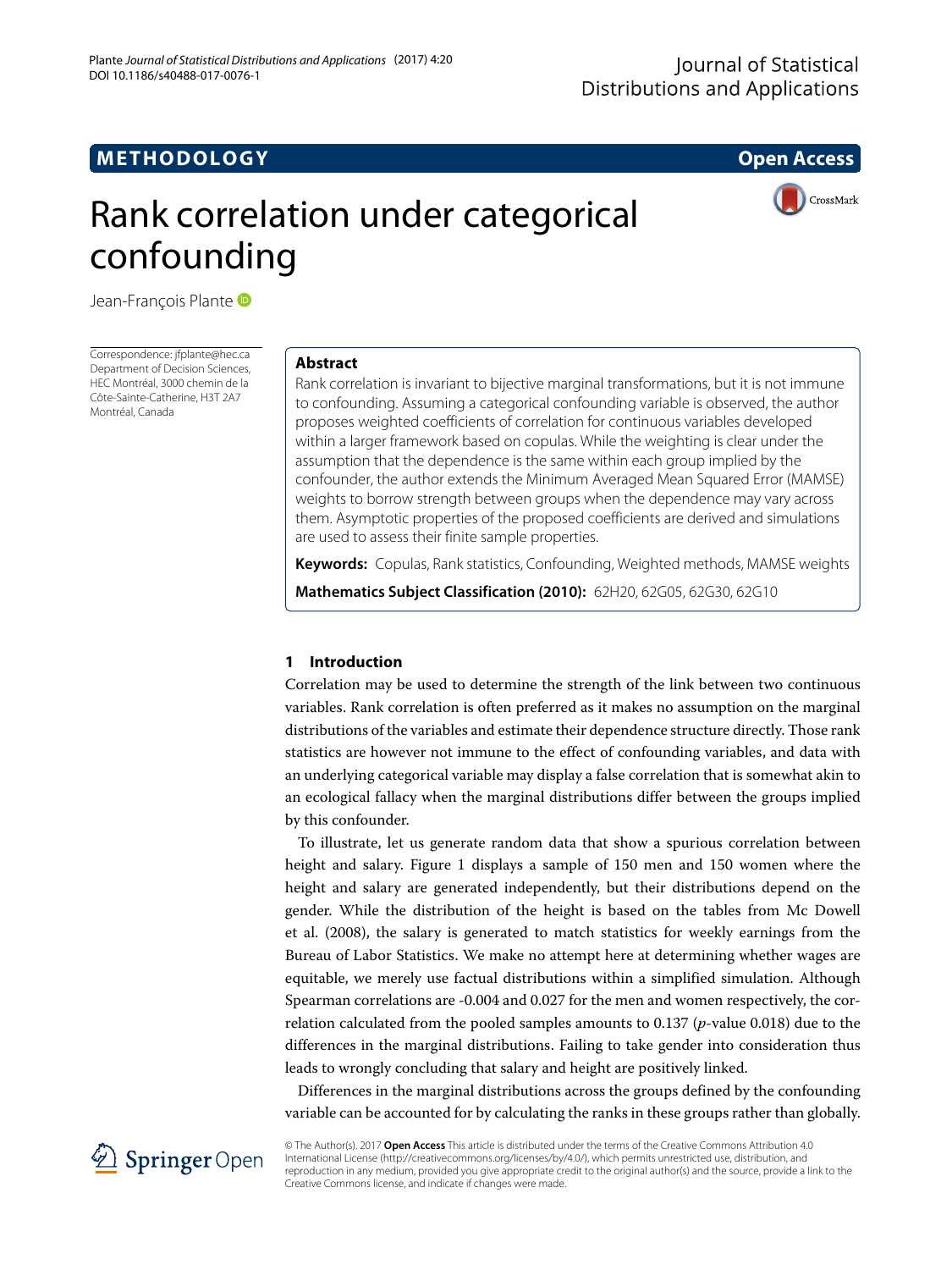

<span id="page-1-0"></span>As a consequence, the sample is split in *m* smaller samples, and coefficients from each of these groups may be combined with appropriate weights. Under the assumption that the groups share the same dependence structure, any weighting will yield an unbiased estimate, but we also consider the case where the dependence in each group could differ. Whenever the dependence structure in the groups are likely to be similar, using data from all the groups wisely could provide a favorable tradeoff between bias and variance. Rather than keeping only the much smaller sample from each group of interest, we then suggest to use an extension of the Minimum Averaged Mean Squared Error (MAMSE) weights of Plante [\(2008,](#page-18-1) [2009a,](#page-18-2) [b\)](#page-18-3) to borrow strength adaptively from the other groups.

The dependence between two variables is best represented through the copula of their joint distribution. For continuous variables, the population value of rank correlation is a functional of that copula (see Genest and Nešlehová [\(2007\)](#page-18-4) and Genest et al. [\(2014\)](#page-18-5) for a descriptions of the challenges in the discrete case). While their original definitions are typically expressed as sums of ranks, coefficients of correlation based on ranks can also be rewritten as a functionnal of the empirical copula. We define MAMSE-weighted coefficients of correlation by replacing the empirical copulas in those alternative definitions with their MAMSE-weighted equivalent. In most cases, this is however equivalent to calcaulting a weighted sum of the coefficients of correlation.

Previous work on copula estimation in the presence of confounding variables includes Gijbels et al. [\(2011\)](#page-18-6) and Veraverbeke et al. [\(2011\)](#page-18-7) who use a form of kernel weighting based on a continuous confounder to estimate the marginal distributions as well as the copula underlying the data. Their approach is therefore based on similarities between the confounders, which is harder to define for a discrete variable. By comparison, the MAMSE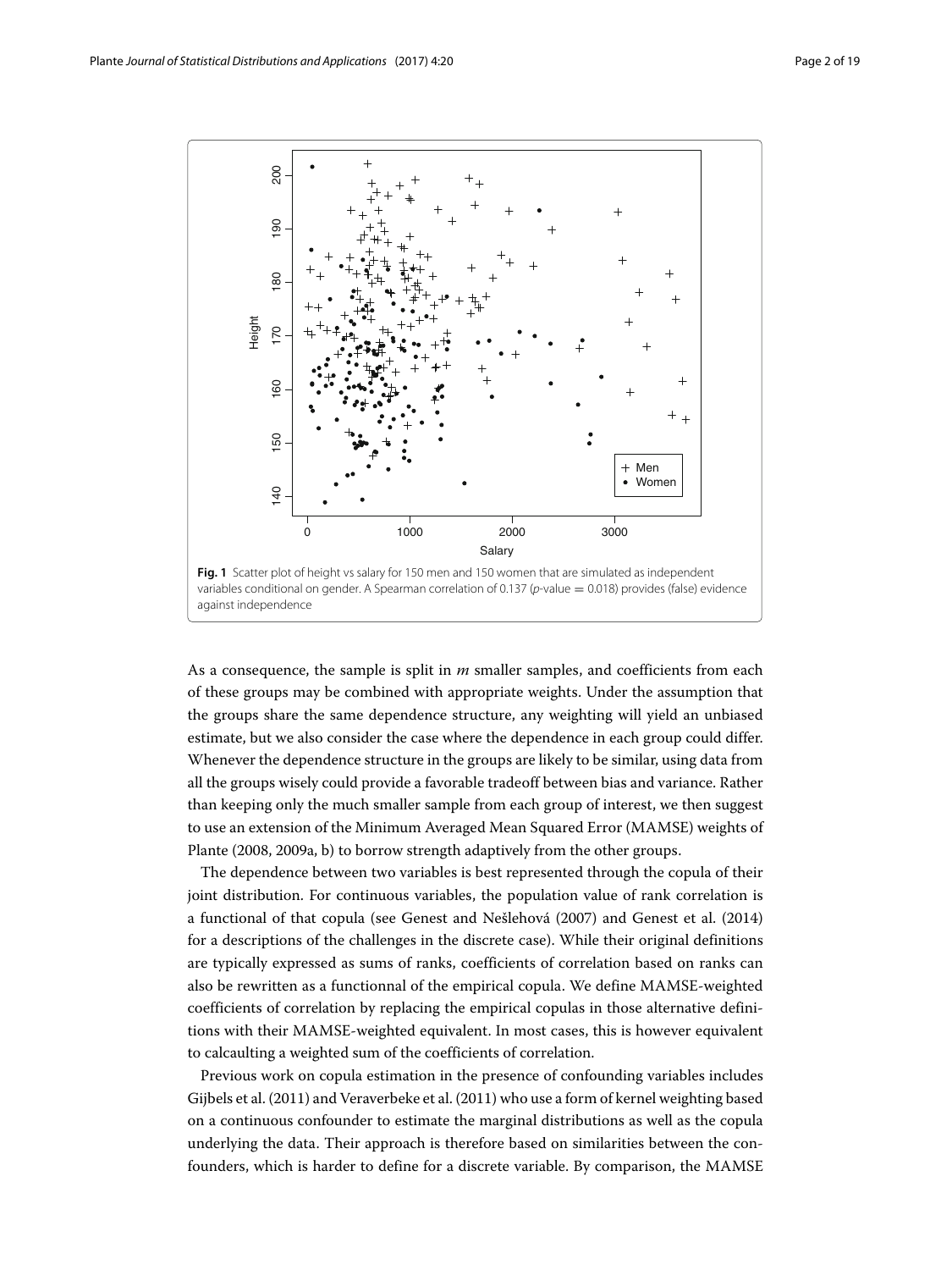weights are based on the similarities in the variables of interest between groups, which is possible because a discrete confounder provides a certain number of data for each level of the confounder. In this paper, we also have the notion of possibly homogeneous copulas with heterogeneous marginals which would not seem appropriate in the continuous setting treated by Gijbels et al. [\(2011\)](#page-18-6) and Veraverbeke et al. [\(2011\)](#page-18-7). The problem that we address requires a different approach than those proposed therein.

Background definitions and notation are provided in Section [2.](#page-2-0) Weights for empirical copulas are introduced in Section [3](#page-3-0) as well as their theoretical properties. The same weights are used for coefficients of correlations based on ranks in Section [4](#page-5-0) and convergence results are provided. Finally, Section [5](#page-7-0) presents simulation results and a case study to illustrate the use of these weighted methods and explore their performance on finite samples. Technical proofs appear in the [Appendix.](#page-16-0)

#### <span id="page-2-0"></span>**2 Background and notation**

We assume that a discrete finite confounding variable is observed along with *p*dimensional continuous data of interest. For infinite variables, merging some values could offer a workaround, and if multiple discrete confounders are observed, they can be combined into one categorical variable through a cross-product. The complete sample is formed of independent variables, and is split in *m* different groups by the confounding variable. We use an index *k* to keep track of the simultaneously increasing sample sizes in the groups when studying asymptotic results. For any fixed  $k \in \mathsf{IN}$ , we observe independent and identically distributed  $X_{i1}, \ldots, X_{in_{ik}} \sim F_i$  from Group  $i \in \{1, \ldots, m\}$ , for a total of  $N_k = \sum_{i=1}^m n_{ik}$  data. The observation  $\mathbf{X}_{ij} = [X_{ij1}, \ldots, X_{ijp}]^T$  is a vector in *p* dimensions and  $F_i$  are continuous. By the theorem of Sklar [\(1959\)](#page-18-8), there exists a unique copula  $C_i$  underlying the distribution  $F_i$  such that  $F_i(\mathbf{x}) = C_i \left\{ G_{i1}(x_1), \ldots, G_{ip}(x_p) \right\}$  where  $G_{i1}, \ldots, G_{in}$  are the continuous marginal distributions of  $F_i$ .

Let  $\mathbf{R}^k_{ij} = \left[ R^k_{ij1}, \ldots, R^k_{ijp} \right]^\mathsf{T}$  be the ranks associated with the vectors  $\mathbf{X}_{ij}, j = 1, \ldots, n_{ik}$ . For fixed *i* and  $\ell$ , the list of values  $X_{i1\ell},\ldots,X_{in_{ik}\ell}$  is sorted and  $R^k_{ij\ell}$  is the rank of  $X_{ij\ell}$  in that list. Since  $F_i$  are continuous, ties cannot occur with probability 1.

The empirical copula,  $\hat{C}_{ik}(\mathbf{u}) = (1/n_{ik}) \sum_{j=1}^{n_{ik}}$  $\int_{i=1}^{n_{ik}} \prod_{\ell=1}^{p} \mathbb{1}(R_{ij\ell}^k/n_{ik} \leq u_{\ell})$  with  $\mathbf{u}$  =  $[u_1, \ldots, u_p]^\mathsf{T}$ , uses ranks to estimate  $C_i$ . The indicator variable  $\mathbb{1}(\bullet)$  is equal to one if its argument is true and equal to 0 otherwise. The empirical copula puts a weight of  $1/n_{ik}$ on some points of an evenly spaced grid over  $[0, 1]^p$  with exactly one such point in every (*p* − 1)-dimensional slice of the grid (rows and columns in 2 dimensions).

For bivariate data, coefficients of correlation based on ranks measure concordance of the data. The population values of the well-known Spearman's  $\rho$  and Kendall's  $\tau$ are  $\rho = 12 \int uv \, dC(u, v) - 3$  and  $\tau = 4 \int C(u, v) \, dC(u, v) - 1$  respectively, where C stands for the copula underlying the data. Substituting the empirical copula in these expressions leads to estimates that are asymptotically equivalent to the usual formulas (with *n* data having ranks  $(R_i, S_i)$  to adopt a simpler more common notation)  $\hat{\rho}_n = -3(n+1)/(n-1) + 12\{n(n+1)(n-1)\}^{-1} \sum_{j=1}^n R_i S_i$  and  $\hat{\tau}_n = (2\{n(n-1)\}^{-1})^{-1}$ 1)}<sup>-1</sup>  $\sum_{1 \leq i < j \leq n}$  sign( $R_i - R_j$ ) sign( $S_i - S_j$ ). Both empirical coefficients are known to be asymptotically normal. Other measures of dependence such as Gini's  $\gamma$  (Nelsen [1999\)](#page-18-9) or Blest's coefficients (Blest [2000;](#page-18-10) Genest and Plante [2003;](#page-18-11) Pinto da Costa and Soares [2005\)](#page-18-12) are akin to Spearman's  $\rho$  as they adopt the form of the expectation of a polynomial.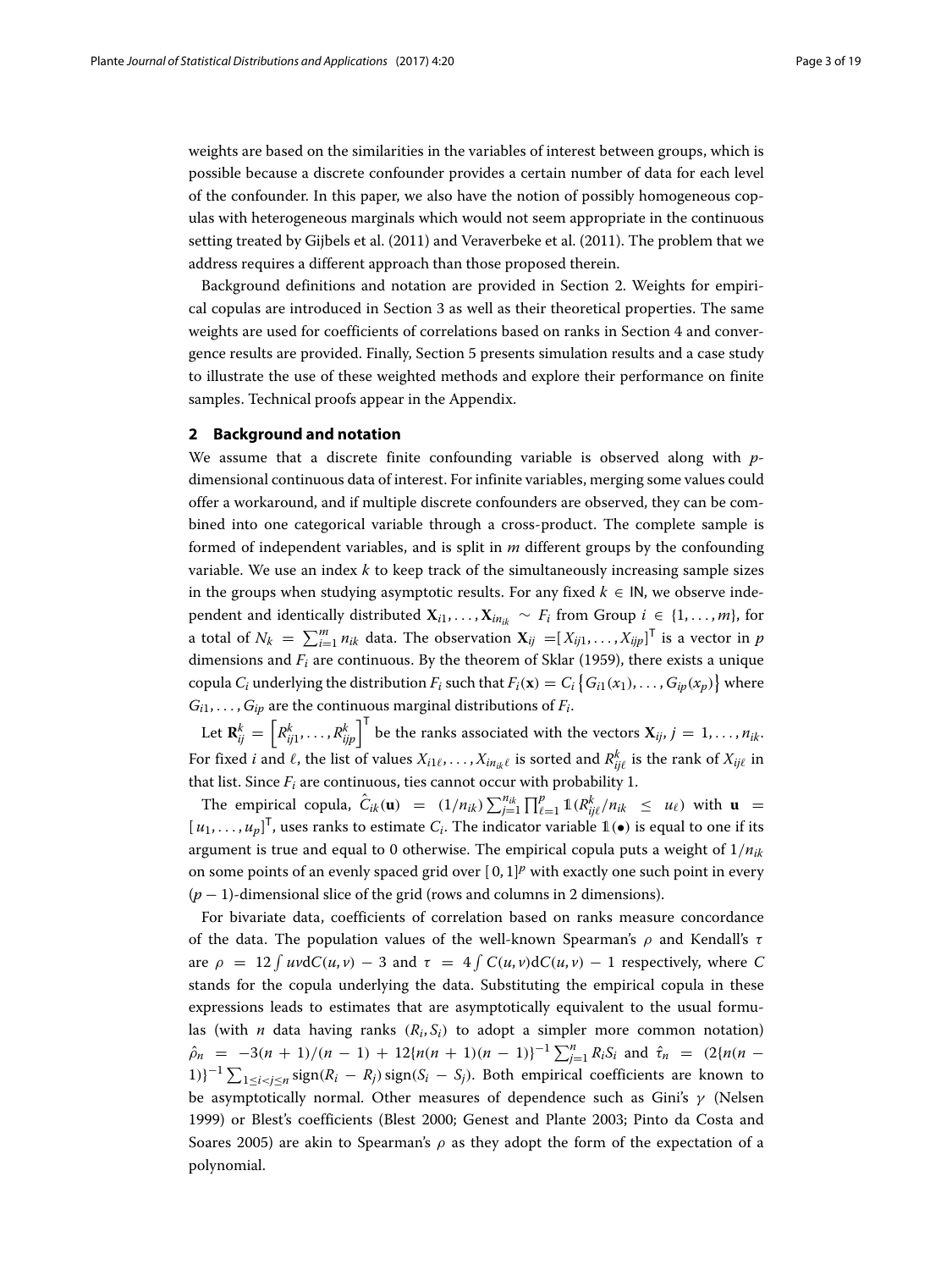#### <span id="page-3-0"></span>**3 Weights for mixtures of empirical copulas**

Let  $\lambda_k = [\lambda_{1k}, \dots, \lambda_{mk}]^T$  be nonnegative weights such that  $\sum_{i=1}^m \lambda_{ik} = 1$  for all  $k \in \mathbb{N}$ and let

$$
\hat{C}_{\lambda_k}(\mathbf{u}) = \sum_{i=1}^m \lambda_{ik} \hat{C}_{ik}(\mathbf{u})
$$

be a mixture of the empirical copulas based on the *m* available samples.

In this paper, inference must be made on the dependence between two or more variables  $(C_i)$  or a functional thereof), conditional on the discrete confounding variable. The marginal distributions are therefore nuisance parameters. We look at two different situations where the dependence accross the groups is homogeneous or not. While it could be tempting to express equality of the dependence structure through coefficients of correlations, especially when it is the measure of interest, one has to remember that correlation does not fully determine dependence. Indeed, two sample can yield an equal correlation, say an equal Spearman's  $\rho$ , but come from different copulas. Even with equal sample sizes, the variance of the estimates in these two samples will differ since their theoretical value depends on the true underlying copula (see e.g. Ruymgaart et al. [1972\)](#page-18-13), not on the value of  $\rho$  alone. We consider the situation where all groups have a common dependence structure, and as such, it makes sense to assume equal copulas, i.e.  $C_1 = \cdots = C_m$ , rather than a weaker equality of the coefficients. The assumption of homogeneous dependence should be tested when required. We use a resampling procedure for that purpose in the case study. The second situation is when *Ci* differ between groups. Inference must then be made on each group individually since they do not have a common dependence structure. However, it is likely that although not equal, the dependence could be similar between many groups and we thus propose to use the MAMSE weights to borrow strength from other groups.

#### <span id="page-3-2"></span>**3.1 Homogeneous copulas: scalar weights**

We first consider the paradigm where the *m* groups are assumed to share a common dependence structure, i.e.  $C_1 = \cdots = C_m = C$ . We allow for general scalar weights, but need Assumption [1](#page-3-1) to ensure that each datum's contribution tends to 0 as  $k \to \infty$ .

<span id="page-3-1"></span>**Assumption 1** *We assume that*  $\limsup_k N_k/n_{ik} < \infty$  for  $i = 1, ..., m$  to ensure that  $a$ ll sample sizes increase at a similar rate. This also implies that  $A_k = \sum_{i=1}^m \lambda_{ik}^2 N_k/n_{ik}$  is *finite for all k.*

Deheuvels [\(1979\)](#page-18-14) shows that  $\sup_{\mathbf{u}\in[0,1]^p}|\hat{C}_{ik}(\mathbf{u})-C_i(\mathbf{u})|\to 0$  almost surely as  $k\to\infty$ (since  $n_{ik} \to \infty$  then). Similarly, the estimate  $\hat{C}_{\lambda_k}(\mathbf{u})$  converges uniformly.

<span id="page-3-3"></span>**Theorem 1** sup<sub>u∈[0,1]</sub>*p*  $|\hat{C}_{\lambda_k}(\mathbf{u}) - C(\mathbf{u})| \to 0$  *almost surely as*  $k \to \infty$ *.* 

Let  $\mathcal{U}_i(\mathbf{u})$  be a *p*-dimensional centered Gaussian random field with covariance function  $C_i$ **(<b>u** ∧ **v**) −  $C_i$ **(<b>u**) $C_i$ **(v**), where  $\wedge$  is the component-wise minimum. Such a random field is called a *p*-dimensional pinned *Ci*-Brownian sheet. Early results by Fermanian et al. [\(2004\)](#page-18-15) and Tsukahara [\(2005\)](#page-18-16) revisited by Segers [\(2012\)](#page-18-17) (with weaker assumptions) show that <sup>√</sup>*nik*{*C*ˆ*ik*(**u**)−*Ci*(**u**)} converges weakly to such a Brownian sheet whose variance depends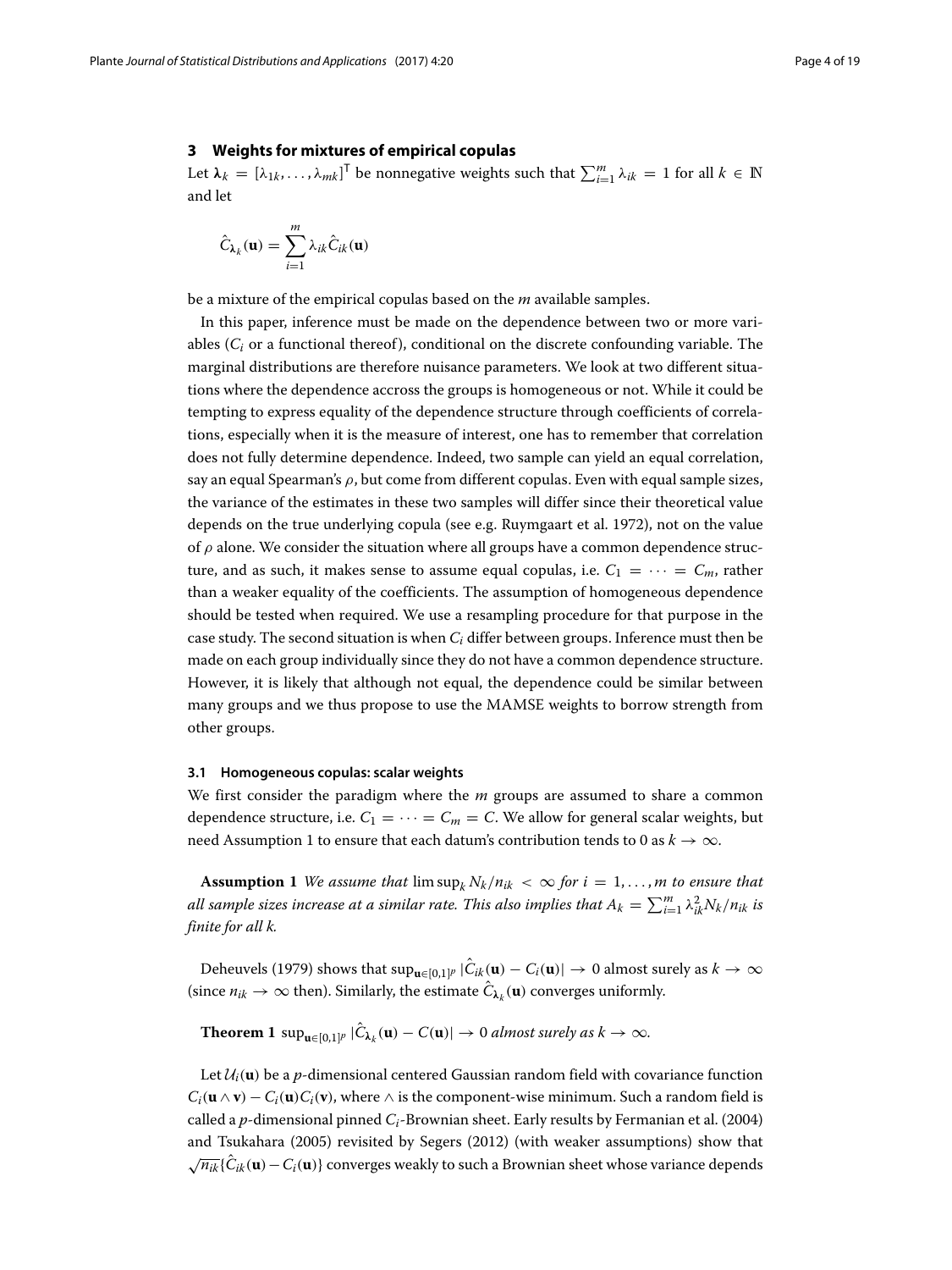on  $C_i$  and its partial first-order derivatives. Since each of the  $\hat{C}_{ik}(\mathbf{u})$  are defined on independent samples and are asymptotically normal, the asymptotic distribution of  $\hat{C}_{\lambda_k}(\mathbf{u})$ directly follows.

**Theorem 2** *The random variable*  $\sqrt{N_k/A_k}$  $\{ \hat{C}_{\lambda_k}(\mathbf{u}) - C(\mathbf{u}) \}$  *converges weakly to the random field*  $\mathcal{U}(\mathbf{u}) - \sum_{\ell}^{p}$  $_{\ell=1}^p\{(\partial/\partial u_\ell)C(\mathbf{u})\}\mathcal{U}\left([\mathbf{1},u_\ell,\mathbf{1}]^\mathsf{T}\right)$  as  $k\to\infty$  where  $\mathcal{U}(\mathbf{u})$  is a random *field with covariance structure*  $C(\mathbf{u} \wedge \mathbf{v}) - C(\mathbf{u})C(\mathbf{v})$ *.* 

**Remark 1** *The choice of weights has an effect on the asymptotic distribution of the empirical copula. Simple calculus may be used to show that*  $\lambda_{ik} = n_{ik}/N_k$  *minimizes*  $A_k$ , *hence yielding the least variable estimate*  $\hat{C}_{\lambda_k}(\mathbf{u})$ *. This choice corresponds to allocating an equal weight to each datum and yields*  $A_k = 1$ *. Since*  $\lambda_{ik} = n_{ik}/N_k$  *are optimal weights, all numerical examples involving scalar weights hereafter will be based on that choice of weights.*

Note that our asymptotic paradigm involves a fixed number of groups whose sample sizes increase to infinity. The convergence would not hold for an infinite number of small groups. For instance, a mixture based on infinitely many samples of size 10 will still have  $\hat{C}(1/20, 1/20) = 0$ . Therefore, the convergence could fail if we were to increase the number of categories defined by confounding variables as the sample size increases.

Unless there are practical reasons to assume homogeneity of the copulas across groups, testing that assumption would seem advisable. Rémillard and Scaillet [\(2009\)](#page-18-18) propose a test of equality between two copulas, but we need a test for a general number of groups *m*. Bouzebda et al. [\(2011\)](#page-18-19) develop mathematical results for the *m*-sample empirical copula process, but while their results could lead to tests of equality for *m* samples, we could not locate a numerical implementation of such tests nor any results showing their finite sample properties. In the case study, we rather use resampling techniques to test the homogeneity of the copulas. Some basic properties of the proposed resampling algorithm are explored, but the future development of tests for the equality of the copulas in *m* samples will certainly provide better alternatives as they become available.

#### **3.2 Heterogeneous copulas: adaptive weights**

The assumption of identical dependence structures across groups may not always be appropriate. The problem to solve then becomes the inference of one or many of the *Ci*. For simplicity, we will assume that only Group 1 is of interest, but the methodology developed could be applied sequentially to other groups of interest.

By identifying one group of interest, we adopt a paradigm similar to Wang and Zidek [\(2005\)](#page-18-20) for the weighted likelihood. In this context, adaptive weights can trade potential bias for reduced variance. We therefore extend the MAMSE weights of Plante [\(2008,](#page-18-1) [2009a,](#page-18-2) [b\)](#page-18-3) by replacing the empirical distribution functions in their definition with empirical copulas.

Looking for a tradeoff between bias and variance means that the variance must play a role in the objective function that will determine the weights. Let us define

<span id="page-4-0"></span>
$$
P_k(\lambda) = \int_{[0,1]^p} \left[ \left| \hat{C}_{1k}(\mathbf{u}) - \hat{C}_{\lambda_k}(\mathbf{u}) \right|^2 + \sum_{i=1}^m \lambda_i^2 \widehat{\text{var}} \left\{ \hat{C}_{ik}(\mathbf{u}) \right\} \right] d\mathbf{u}.
$$
 (1)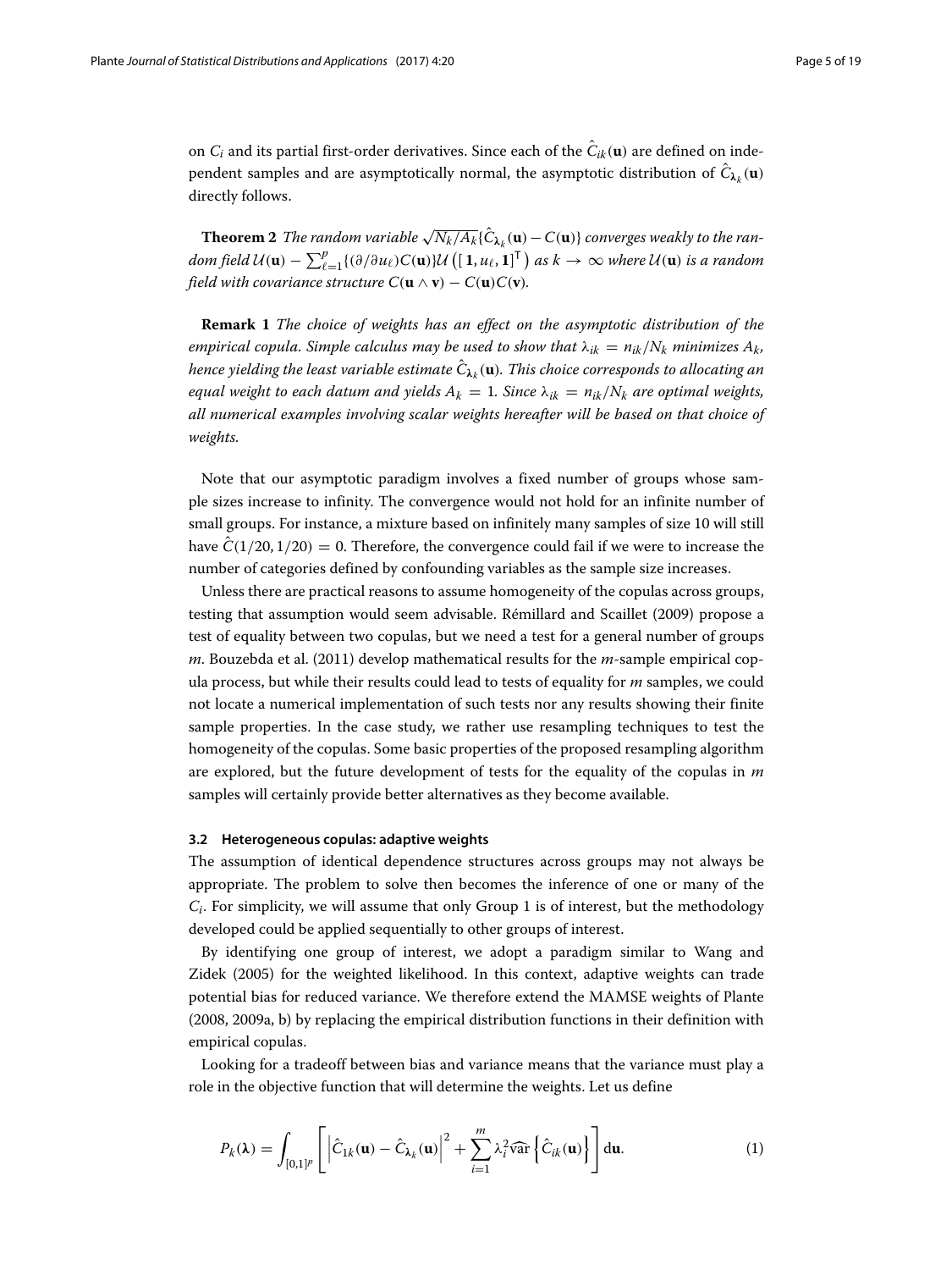While the first term in  $P_k(\lambda)$  measures bias, the summation plays the role of a penalty for the variance that fosters using data from all the groups rather than limiting the inference to the group of interest. Since the asymptotic variance of the empirical copula depends on the true copula  $C_i(\mathbf{u})$  and its derivatives, we consider a very rough estimate thereof given by

<span id="page-5-1"></span>
$$
\widehat{\text{var}}\{\hat{C}_{ik}(\mathbf{u})\} \approx \widehat{\text{var}}\{\hat{C}_{ik}(\mathbf{u})\} = \frac{1}{n_{ik}}\hat{C}_{ik}(\mathbf{u})\{1 - \hat{C}_{ik}(\mathbf{u})\},\tag{2}
$$

which corresponds to the only term of the asymptotic variance of an empirical copula that does not involve a derivative of  $C_i$ . The value of  $\lambda$  minimizing the objective function  $P_k(\lambda)$  defined in [\(1\)](#page-4-0) with the substitution [\(2\)](#page-5-1) is called the MAMSE weights and is denoted  $\mu_k$ . The algorithm for the MAMSE weights proposed by Plante [\(2008\)](#page-18-1) implemented in the MAMSE R package can be used in the current context with copulas. Numerically, the integral is calculated on an evenly spaced grid with  $n_{1k}^p$  points, or through Monte Carlo integration. Additional details specific to copulas may be found in Plante [\(2007\)](#page-18-21).

The MAMSE weights have the property that  $\int_{[0,1]^p}\left\{\hat{C}_{1k}(\mathbf{u})-\hat{C}_{\pmb{\mu}_k}(\mathbf{u})\right\}^2\mathrm{d}\mathbf{u}\to 0$  almost surely as  $k \to \infty$ . Indeed, let  $\lambda = [1, 0, \ldots, 0]^T$  be a possibly suboptimal choice of weights for  $P_k$ , and let  $\mu_k$  denote the MAMSE weights, then

<span id="page-5-3"></span>
$$
\int_{[0,1]^p} \left\{ \hat{C}_{1k}(\mathbf{u}) - \hat{C}_{\mu_k}(\mathbf{u}) \right\}^2 d\mathbf{u} \le P_k\{\mu_k\} \le P_k(\lambda) = \int_{[0,1]^p} \widetilde{\text{var}} \left\{ \hat{C}_{1k}(\mathbf{u}) \right\} d\mathbf{u} \le \frac{1}{4n_{1k}}.
$$
\n(3)

This property is key in proving Theorem [3,](#page-5-2) which would hold for other adaptive weights that respect the same condition.

<span id="page-5-2"></span>**Theorem 3** *We have uniform convergence of the MAMSE-weighted empirical copula:*

$$
\sup_{\mathbf{u}\in[0,1]^p}\left|\hat{C}_{\mu_k}(\mathbf{u})-C_1(\mathbf{u})\right|\to 0
$$

*almost surely as*  $k \to \infty$ *.* 

Note that the MAMSE weights display an irregular behaviour as  $k \to \infty$ . Although  $\hat{C}_{\mu_k}$ converges uniformly to the desired target, the rate of that convergence cannot be traced easily and the weights  $\mu_k$  may remain random for an arbitrarily large *k* if a mixture of the true  $C_2, \ldots, C_m$  is identical to  $C_1$ . This behaviour is observed and discussed with other versions of the MAMSE weights in Plante [\(2008,](#page-18-1) [2009a\)](#page-18-2). The study of the asymptotic distribution of  $\sqrt{N_k}\left(\hat{C}_{\bm{\mu}_k}-\bar{C_1}\right)$  would require a description of the similarities between the *Ci*, an endeavour that will not be undertaken in this paper. Simulations and bootstrap can be used instead to determine the critical values for a test of hypothesis.

#### <span id="page-5-0"></span>**4 Weighted coefficients of correlation**

Many coefficients of correlation based on ranks including Spearman's  $\rho$  (but not Kendall's  $\tau$ ) take the form

$$
\hat{\kappa}_{ik} = a_{n_k} \int g(\mathbf{u}) \mathrm{d}\hat{C}_{ik}(\mathbf{u}) + b_{n_k} \tag{4}
$$

to estimate  $\kappa_i = a \int g(\mathbf{u}) dC_i(\mathbf{u}) + b$  where  $g(\mathbf{u})$  is a continuous bounded function on  $[0, 1]^2$ . The coefficients  $a_{n_k} \to a$  and  $b_{n_k} \to b$  as  $n_k \to \infty$  are chosen to ensure that  $\hat{\kappa}_{ik} \in$ [ −1, 1] for all sample sizes *nik* with the values ±1 occurring only for perfect concordance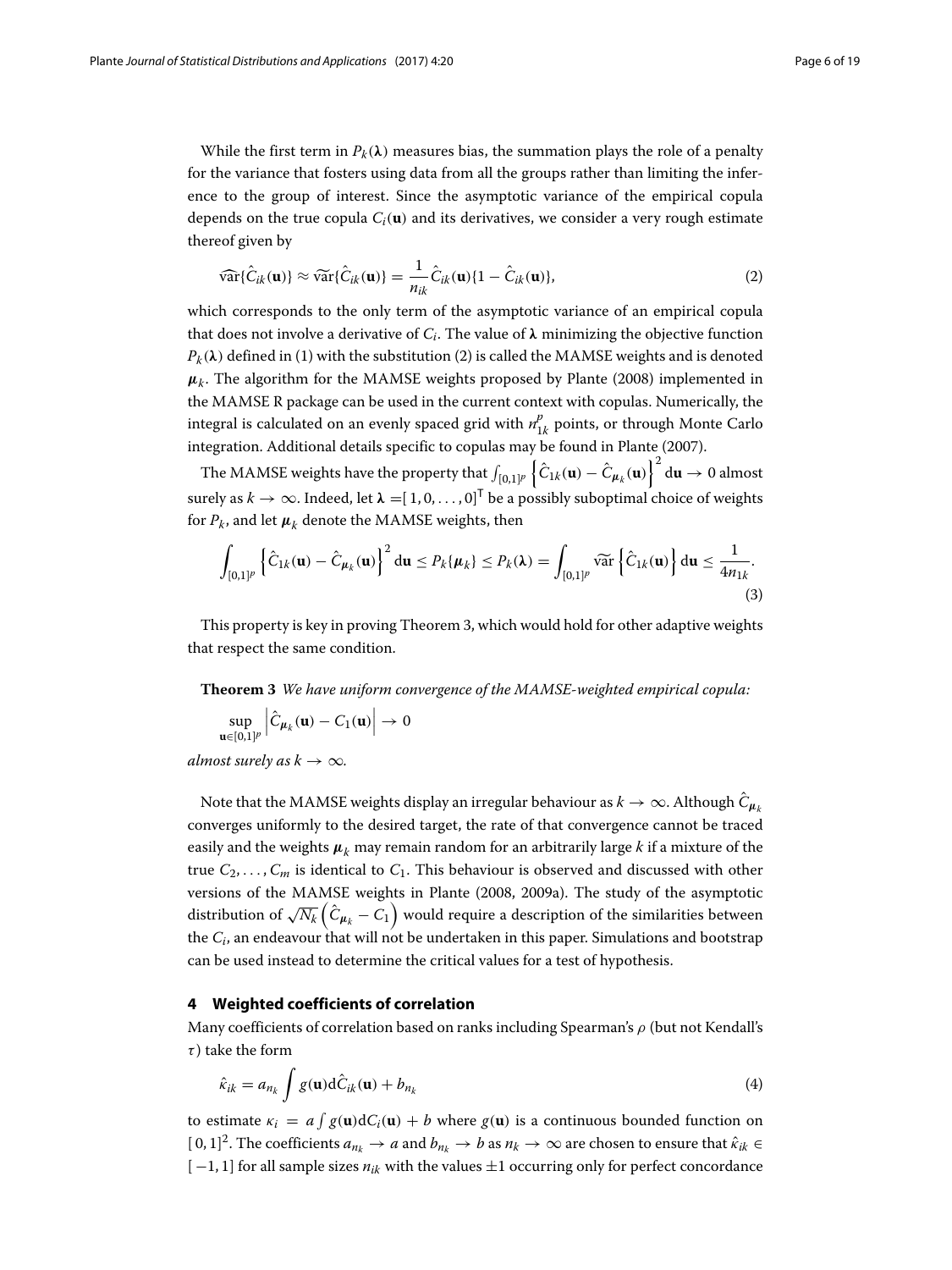or discordance. Coefficients of the form  $\hat{\kappa}_{ik}$  are asymptotically normal based on the results of Ruymgaart et al. [\(1972\)](#page-18-13) and Ruymgaart [\(1974\)](#page-18-22) (see also Genest and Plante [\(2003\)](#page-18-11) for illustrations). Their variance can be derived from an expression that depends on the true copula underlying the data.

#### **4.1 Homogeneous copulas**

Assuming that  $C_i = C$ , each  $\hat{\kappa}_{ik}$  is normally distributed and it is clear that the random variable  $\sqrt{N_k/A_k}\left(\hat{\kappa}_{\bm{\lambda}_k}-\kappa\right)$  converges weakly to a Normal variate with mean 0 and the same asymptotic variance as  $\sqrt{n_{ik}} (\hat{k}_{ik} - \kappa)$  when  $k \to \infty$ .

Coefficients of correlation are often used as a test of independence. Suppose that the alternative hypothesis is expressed through a parameter  $\theta$  for which  $\theta = 0$  yields independence. The theoretical value of  $\kappa$  is a function of  $\theta$  and  $\kappa(0) = 0$ . The asymptotic relative efficiency (*ARE*) of the two tests represent the ratio of the sample sizes needed by both tests to achieve the same power. To illustrate, suppose that we compare a test of independence based on  $\hat{k}$  with one based on Spearman's  $\hat{\rho}$ . We find from Lehmann [\(1998\)](#page-18-23), page 375, that  $ARE\left(T_{\hat{k}},T_{\hat{\rho}}\right)=\left(\sigma_{\hat{\rho}}^2/\sigma_{\hat{k}}^2\right)\left(\kappa_0'/\rho_0'\right)^2$  where  $T_{\hat{k}}$  is the independence test based on  $\hat{\kappa}, \kappa'_0 = (\partial/\partial \theta) \kappa(\theta)|_{\theta=0}, \sigma_{\hat{\kappa}}^2$  is the asymptotic variance of  $\hat{\kappa}$ , and similarly for  $\hat{\rho}$ .

<span id="page-6-0"></span>**Remark 2** *If the marginal distributions were not affected by the confounder, we could pool the* N<sub>k</sub> *data together to yield a test based on the usual estimate*  $\hat{\kappa}$  *calculated on the* whole dataset. In that case,  $ARE\left(T_{\hat k},T_{\hat k_{\lambda_{k}}}\right)=\lim_{k\to\infty}A_k.$  Recall that  $A_k=1$  when  $\lambda_i=1$ *nik*/*Nk, which means that there is no loss of power asymptotically for using a weighted coefficient.*

Let us also consider the estimate  $\hat{\tau}_{\pmb{\lambda}_k} = \sum_{i=1}^m \lambda_i \hat{\tau}_{ik}$ . Since  $\hat{\tau}_{ik}$  is a *U*-statistics,  $\sqrt{n_{ik}}(\hat{\tau}_{ik}$ *τ*) is asymptotically distributed as a centered Normal variable, hence  $\sqrt{N_k/A_k}$ ( $\hat{\tau}_{\lambda_k}$  − τ) converges weakly to a Normal distribution under the assumption that the copulas of the *m* groups are equal.

#### **4.2 Heterogeneous copulas**

When copulas are not assumed equal across groups, the MAMSE weights may be used to define consistent coefficients of correlation. Recall that within this paradigm, the dependence of each group is assessed individually while borrowing strength from the other groups. To simplify presentation, only Group 1 is deemed of interest, but the same methodology could be applied sequentially to every group if needed.

**Theorem 4** *Coefficients*  $\hat{\kappa}_{\mu_k}$  *defined with a function*  $g(\mathbf{u})$  *bounded on* [0,1]<sup>*p*</sup> *are strongly consistent, i.e.*  $\hat{\kappa}_{\mu_k} \rightarrow \kappa_1$  *almost surely as*  $k \rightarrow \infty$ *.* 

One strength of the MAMSE weights is that almost no assumptions are made about the underlying distributions in the *m* groups, yet consistency is secured. Determining rates of convergence and the asymptotic distribution of MAMSE based statistics would however require much stronger assumptions about the relative shape of the distributions in the *m* groups. For testing and inference, we prefer to rely on resampling methods.

Let us now consider  $\hat{\tau}_{\mu_k} = \sum_{i=1}^m \mu_i \hat{\tau}_{ik}$ . With heterogeneous copulas, the lack of linearity of  $\tau$  may cause  $\hat{\tau}_{\mu}$  to be inconsistent.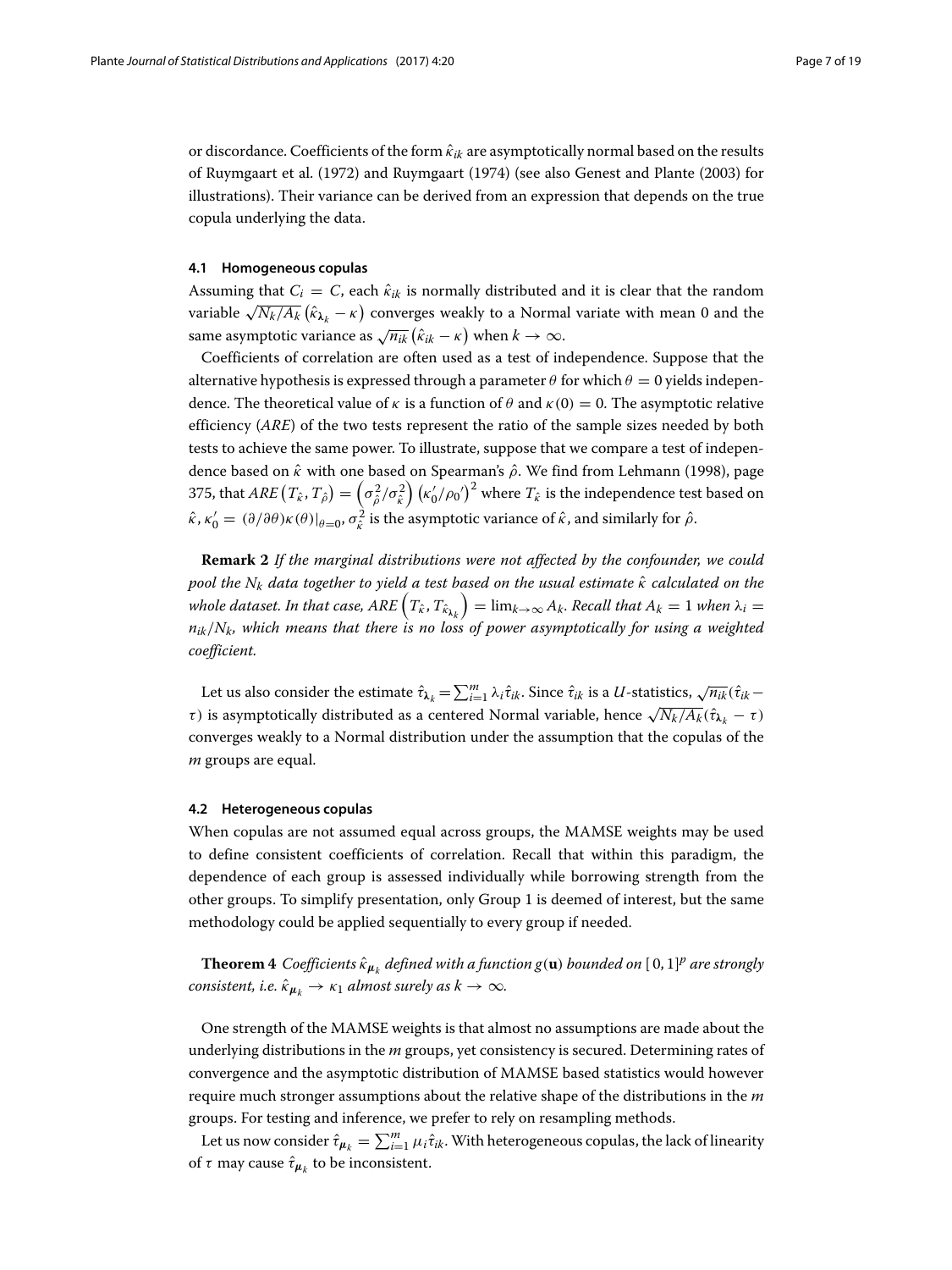**Remark 3** *Consider the Fréchet family of copula from Example* 5.3 *in Nelsen* [\(1999\)](#page-18-9)*, page* 129*.*  $C_1 = C_{\alpha,\beta} = \alpha M + (1 - \alpha - \beta)\Pi + \beta W$  where  $M = C_2$ ,  $\Pi = C_3$  and  $W = C_4$ *represent respectively the Fréchet bounds of perfect concordance, independence and perfect discordance. In this situation, the adaptive weights will find*  $\mu_k$  *such that*  $C_{\mu_k} \to C_1$ *, but the share of C*<sup>1</sup> *compared to C*2*, C*<sup>3</sup> *and C*<sup>4</sup> *may remain random even for large k. Unfortunately,*  $\tau_1 = (\alpha - \beta)(\alpha + \beta + 2)/3$  *is not equal to*  $\alpha \tau_M + (1 - \alpha - \beta)\tau_{\Pi} + \beta \tau_W = \alpha - \beta$ *, meaning that*  $\hat{\tau}_{\mu_k}$  *will not be consistent, and may in fact not even converge to a single value.* 

The empirical version of Kendall's  $\tau$  can be written as  $\hat{\tau}_{ik} = 4n(n-1)^{-1}$  $\int \hat{C}_{ik}(\mathbf{u})\mathrm{d}\hat{C}_{ik}(\mathbf{u})-\left\{ 1+4(n-1)^{-1}\right\}$ , which shows that Kendall's  $\tau$  is asymptotically equivalent to replacing the copula by its empirical counterpart in the population value of  $\tau$ . We thus define a new statistic based on  $4 \int \hat{C}_{\mu_k}(\mathbf{u}) d\hat{C}_{\mu_k}(\mathbf{u}) - 1 = \mu_k^T \hat{\mathcal{T}}_k \mu_k$  where  $\hat{\mathcal{T}}_k$  is a  $m \times m$ matrix with  $[\mathcal{T}_k]_{ij} = 4 \int \tilde{C}_{ik}(\mathbf{u}) d\tilde{C}_{jk}(\mathbf{u}) - 1$ . To facilitate their interpretation, coefficients of correlation are usually built to have a null expectation under independence. In addition, under perfect negative or positive dependence, the coefficients take values -1 and 1 respectively. We define the asymptotically equivalent expression

$$
\widetilde{\tau}_{\mu_k} = \mu_k^{\mathsf{T}} \widetilde{\mathcal{T}}_k \mu_k \quad \text{where} \quad \left[ \widetilde{\mathcal{T}}_k \right]_{ij} = \frac{1}{N_{ijk}} \sum_{s=1}^{n_{ik}} \sum_{t=1}^{n_{jk}} \text{sign} \left( \frac{R_{is}^k}{n_{ik}} - \frac{R_{jt}^k}{n_{jk}} \right) \text{sign} \left( \frac{S_{is}^k}{n_{ik}} - \frac{S_{jt}^k}{n_{jk}} \right)
$$

and  $N_{ijk} = \sum_{s=1}^{n_{ik}}$  $\sum_{s=1}^{n_{jk}} \sum_{t=1}^{n_{jk}} \mathbb{1} \left( R_{is}^k / n_{ik} \neq R_{jt}^k / n_{jk} \right) \mathbb{1} \left( S_{is}^k / n_{ik} \neq S_{jt}^k / n_{jk} \right)$  is such that  $\left[ \widetilde{\mathcal{T}}_k \right]_{ii} =$  $\hat{\tau}_{ik}$ . Although  $\left[\widetilde{\mathcal{T}}_k\right]_{ij}=1$  under perfect positive dependence, we rather get  $\text{E}_{\Pi}\left(\left[\widetilde{\mathcal{T}}_k\right]_{ij}\right)=0$  $\left(n_{ik}n_{jk}/N_{ijk}\right)\left(1/n_{jk}-1/n_{ik}\right)^2$  under the assumption of independence and an unwieldy expression for negative dependence. In general,  $\text{E}_{\Pi}\left(\left[\widetilde{\mathcal{T}}_k\right]_{ij}\right)$  is not the mid-point of the values of  $\mathcal{T}_k$  under perfect positive and negative dependence, except if  $n_{ik} = n_{jk}$ . As a consequence, even a linear transformation cannot make  $\tilde{\tau}_{\mu_k} = \mu_k^T \tilde{\mathcal{T}}_k \mu_k$  fit the magical values of -1, 0 and 1 appropriately for finite samples, contrarily to the inconsistent  $\hat{\tau}_{\mu_k}$ who preserves this property.

**Theorem 5**  $\tilde{\tau}_{\mu_k} \rightarrow \tau_1$  *almost surely as*  $k \rightarrow \infty$ *.* 

The asymptotic normality of  $\hat{\tau}$  can be derived from the theory on *U*-statistics, but  $\widetilde{\tau}_{\mu_k}$  does not fall within this paradigm. Resampling methods may be used for testing or establishing confidence intervals.

#### <span id="page-7-0"></span>**5 Simulations and case study**

Simulations are used to explore the finite-sample performances of the proposed weighted methods under different scenarios. Scalar weights that are proportional to the sample sizes  $(\lambda)$  are considered as well as the adaptive MAMSE weights  $(\mu)$ . Note that the index *k* is dropped in this section where sample sizes are fixed. The R package *MAMSE* from the Comprehensive R Archive Network offers functions to compute the MAMSE weights as well as weighted coefficients of correlation.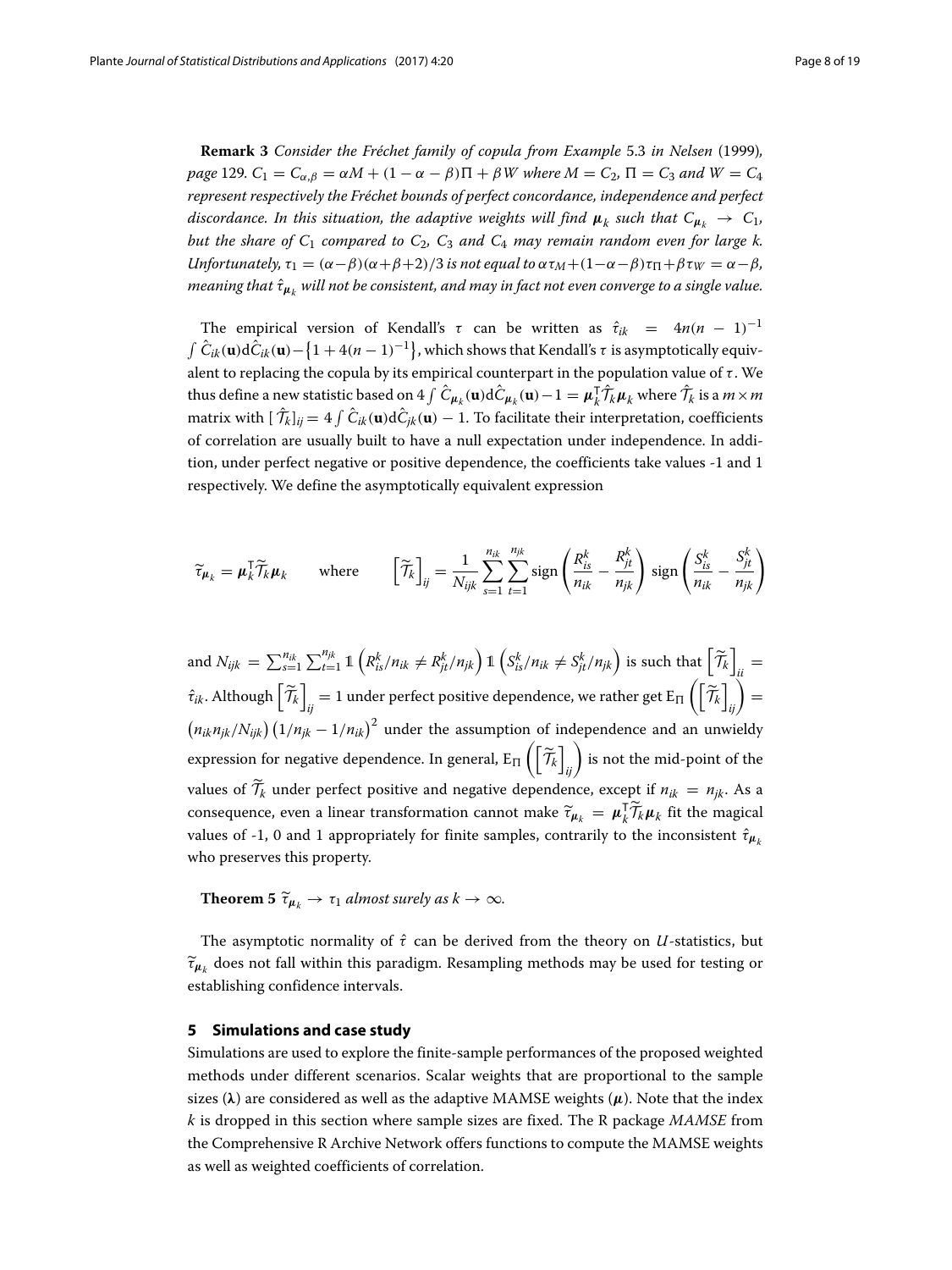#### **5.1 Salary vs height**

We first revisit the example presented in the introduction where salary and height are simulated as independent variables, but with different marginal parameters for men and women. Height is simulated as a Normal variable with mean 176.3 cm and standard deviation 11.38 cm for men, but mean 162.2 cm and standard deviation 11.15 for women. Those parameters are based on the tables from Mc Dowell et al. [\(2008\)](#page-18-0). Salary is simulated based on quantiles or order 10, 25, 50, 75 and 90% (average value over quarters of 2009 for each quantile) for the usual weekly earnings of men and women as calculated by the Bureau of Labor Statistics (accessed online at [http://www.bls.gov/webapps/legacy/](http://www.bls.gov/webapps/legacy/cpswktab5.htm) [cpswktab5.htm\)](http://www.bls.gov/webapps/legacy/cpswktab5.htm). The salary are assumed to be uniformly distributed between the given quantiles. For the purpose of the simulation, it is assumed that the minimum salary is 0 and that the maximum salary equals twice the 90th quantile. No attempt is made here to study the possibility of wage inequity: we barely use the distributions of height and salary to illustrate the potential effect of a discrete confounder when marginal distributions are nuisance parameters. The simulation described is repeated 10,000 times.

Figure [2](#page-8-0) shows the p-values of tests of independence based on Spearman's rho. If we consider a 5% level for a test, ignoring potential differences between men and women leads to a 31.4% rejection rate. The weighted coefficient  $\hat{\rho}_{\lambda}$ , however, provides and unbiased test with an observed 5.3% rejection rate and an histogram that approaches a uniform distribution as expected.

#### **5.2 Case study: the Iris dataset**

Consider now the famous Iris dataset from Fisher [\(1936\)](#page-18-24). The variables are respectively sepal length, sepal width, petal length and petal width, all measured in centimeters, for 50 Iris Setosa, 50 Iris Versicolor and 50 Iris Virginica. Although a trained eye would not mistake them for one another, these three species of flowers are relatively similar in color and shape. Looking at the correlation between the measurements may give an idea of the geometry of the flowers. For instance, do the petals of larger specimen keep the

<span id="page-8-0"></span>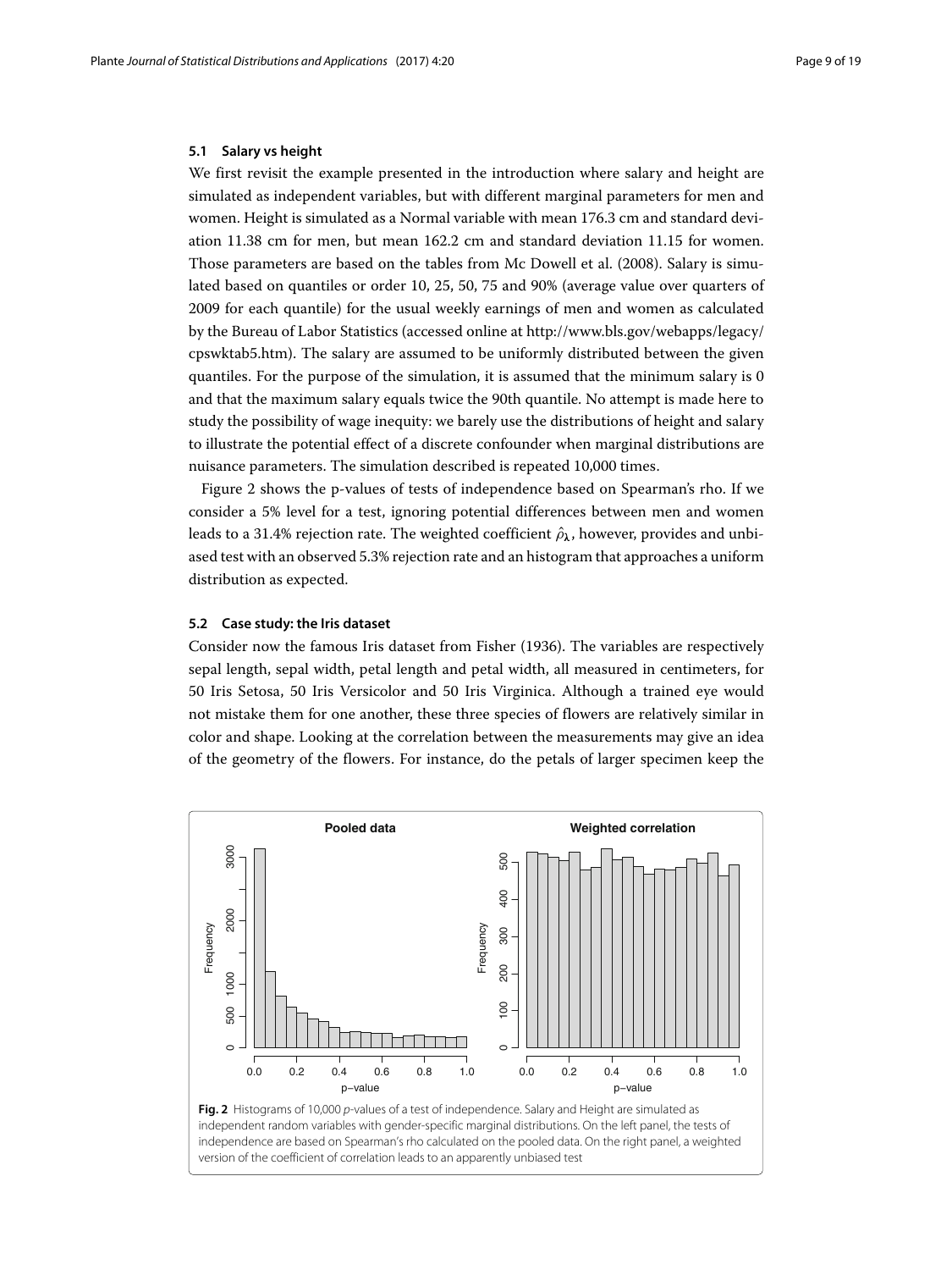same shape, which would translate in a highly positive correlation between their length and width.

The descriptive analysis of the marginal distributions found in Fig. [3](#page-9-0) shows that the species have different marginal characteristics. A correlation that does not take into consideration this confounding variable therefore presents a biased picture of reality. To fix ideas, Table [1](#page-10-0) displays estimates of the Spearman correlation matrix for the whole data set  $(\hat{\rho})$  on the left, then the same matrix based only on the data of each group  $(\hat{\rho}_i)$ . While the three groups have generally similar types of correlations structures, *ρ*ˆ offers a spurious picture that includes negative correlations. Beyond the general picture, the correlations matrices of the three groups display clear discrepancies: it is unlikely that the assumption of homogeneous copulas could hold and support a preference for  $\hat{\rho}_{\lambda}$ . As a matter of fact, a resampling test based on 10,000 bootstrap samples gave a p-value of 0. Details of the resamlping methods can be found in the next subsection. Since  $\hat{\rho}_{\lambda}$  would offer a biased view, we are left with the MAMSE-weighted coefficients of correlation to estimate each *ρ<sup>i</sup>* separately, or to rely only on data from Group *i* to estimate *ρi*.

To estimate the correlations for, say Iris Versicolor, one could calculate the MAMSE weights on the four dimensional data and combine the  $\hat{\rho}_i$  matrices accordingly. These weights are determined based on the similarities of four-dimensional empirical copulas across the three groups and must therefore strike a global compromise. If for instance the dependence of petal width and length is very similar across groups, but correlations involving the sepals are much less akin, they will still all be combined with the same weights. An alternative approach is to consider every pair of variables, and to compute bivariate MAMSE weights for them. The adaptation to similarities is improved, but there is no guarantee that the resulting matrix is positive definite. If interest lays in the correlations rather than the correlation matrix, this may be a better option.

In order to evaluate the performance of the different methods, we now run a simulation where parameters obtained from the Iris dataset are assumed to be the "true model".

<span id="page-9-0"></span>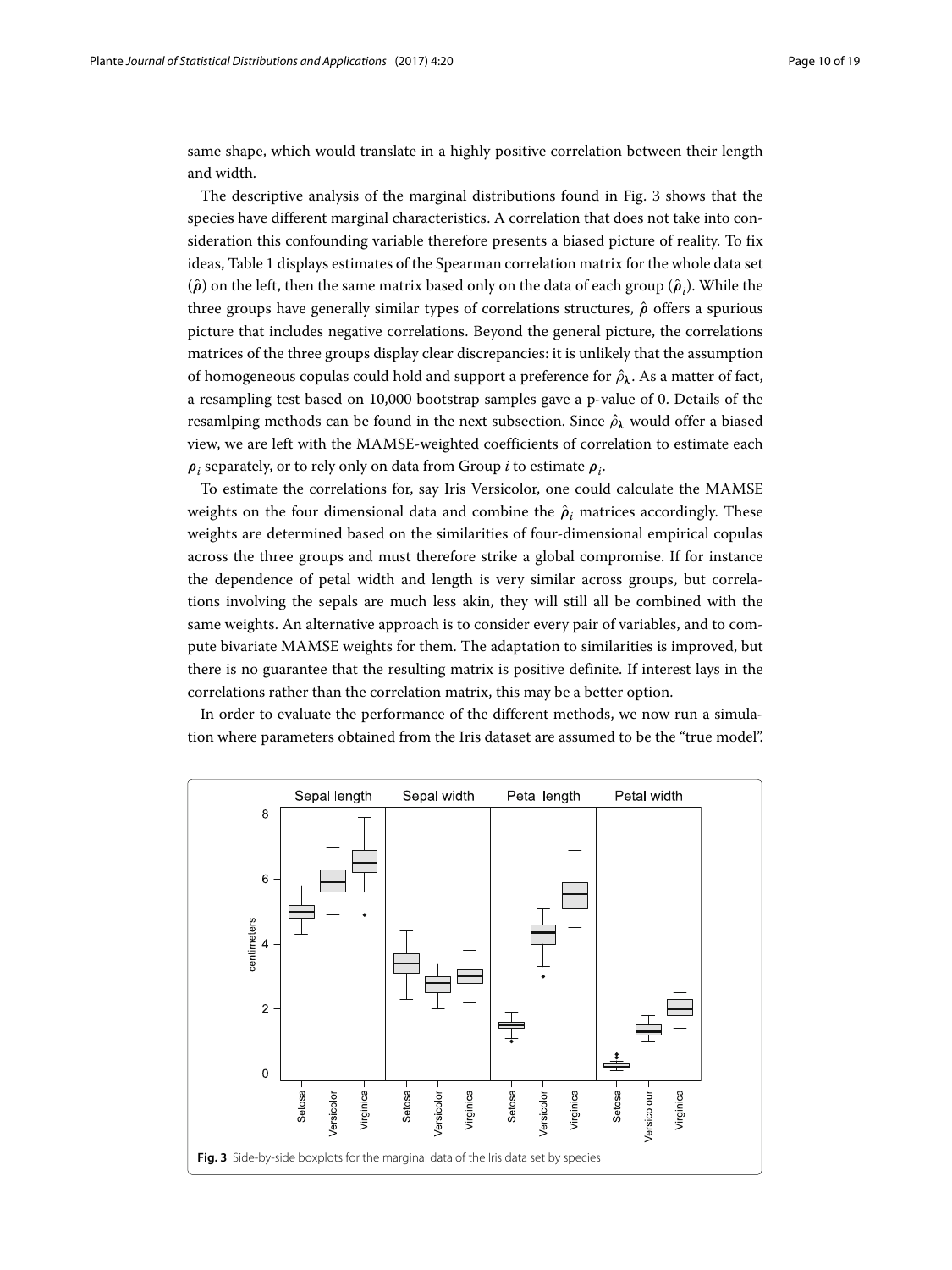|                             |         |                   |          |                |  | -          |                  |  | $\sim$           |                  |  |
|-----------------------------|---------|-------------------|----------|----------------|--|------------|------------------|--|------------------|------------------|--|
|                             |         |                   |          |                |  |            |                  |  |                  |                  |  |
| $\hat{\boldsymbol{\rho}} =$ | $-0.16$ |                   | $=$      |                |  | $\rho_2 =$ | 0.52             |  | $\hat{\rho}_3 =$ | 0.43             |  |
|                             |         | $0.88 - 0.30$     | $\rho_1$ | $0.27$ $0.18$  |  |            | 0.74 0.57        |  |                  | 0.82 0.39        |  |
|                             |         | $0.83 -0.28 0.94$ |          | 0.30 0.37 0.23 |  |            | 0.55 0.66 0.79 1 |  |                  | 0.32 0.54 0.36 1 |  |

<span id="page-10-0"></span>**Table 1** Spearman's correlation matrices for sepal length, sepal width, petal length and petal width

While  $\hat{\boldsymbol{\rho}}$ , contain Spearman's coefficients for each each of the three species of iris, namely Setosa ( $\hat{\boldsymbol{\rho}}$ <sub>1</sub>), Versicolor ( $\hat{\boldsymbol{\rho}}$ <sub>2</sub>) and Virginica (*ρ*ˆ 3), the matrix *ρ*ˆ contains Spearman's correlation for the 150 iris taken as a single dataset, hence ignoring marginal discrepancies

Using the R package *MVN*, we find that Mardia's test does not reject multivariate normality of the three datasets from each species of iris. We will therefore draw simulated iris from a multivariate normal distribution with parameters equal to the estimated mean and covariance obtained from the original Iris dataset. Knowing the "real" distribution of the data will allow to evaluate the Mean Squared Error (MSE) of each estimate.

We generate 10,000 samples of 150 iris, 50 of each species, and we compute Spearman's correlation based on the two types of MAMSE weights. While the "global" weights are based on the four-dimensional data, the "pairwise" weights are determined separately for each group of two variables, allowing for increased flexibility. Each of the three species of iris are considered, in turn, as the target distribution. Table [2](#page-10-1) shows  $100 \text{MSE}(\hat{\rho}_i)/\text{MSE}(\hat{\rho}_u)$ , the relative MSE comparing a version of MAMSE to its competitor based solely on the group of interest. The relative MSE is reported for each pairwise correlation for both global and pairwise weights. For the global weights, the MSE of the correlation matrices corresponds to the average MSE for each coefficient of that matrix and is also reported as a relative measure.

We first note that the MAMSE weights provide improved performance in most cases. The estimation of the correlation for Iris Versicolor, for instance, is always better with a MAMSE-weighted correlation, and the pairwise approach is systematically best. For Iris Virginica, both MAMSE approaches seem acceptable since they provide improved performance everywhere, except for the correlation between petal length and petal width. At the other end of the spectrum, the MAMSE-weighted correlations sometimes show weaker performances as it is the case for Iris Setosa. Looking at Table [1](#page-10-0) we may notice that  $\hat{\rho}_1$  is the correlation matrix that seems the most dissimilar to the other ones. While an infinite sample size would still guarantee an efficient estimate, there are cases where a loss of efficiency is observed for finite samples. Such observations are also made by Plante [\(2008\)](#page-18-1)

|                     |              | Matrix | <b>SL</b> |     |     | <b>SW</b> |     | PI  |  |
|---------------------|--------------|--------|-----------|-----|-----|-----------|-----|-----|--|
| Species of interest | <b>MAMSE</b> |        | <b>SW</b> | PL  | PW  | PL        | PW  | PW  |  |
| Setosa              | Global       | 76     | 34        | 38  | 170 | 103       | 92  | 132 |  |
|                     | Pairwise     |        | 25        | 38  | 174 | 77        | 68  | 104 |  |
| Versicolor          | Global       | 170    | 139       | 120 | 250 | 175       | 169 | 272 |  |
|                     | Pairwise     |        | 154       | 139 | 350 | 225       | 217 | 284 |  |
| Virginica           | Global       | 181    | 208       | 207 | 159 | 140       | 149 | 79  |  |
|                     | Pairwise     |        | 198       | 169 | 169 | 136       | 141 | 95  |  |

<span id="page-10-1"></span>**Table 2** Relative MSE of Spearman's correlation matrices for sepal length (SL), sepal width (SW), petal length (PL) and petal width (PW)

The values listed are 100 MSE( $ρ̃<sub>i</sub>$ )/MSE( $ρ̃<sub>μ</sub>$ ) and are based on 10,000 repetitions. Each species of iris is in turn the target group. The MAMSE weights are calculated based on a global or pairwise strategy. Relative MSE are reported for each pairwise correlation, as well as for the correlation matrix in the case of global weights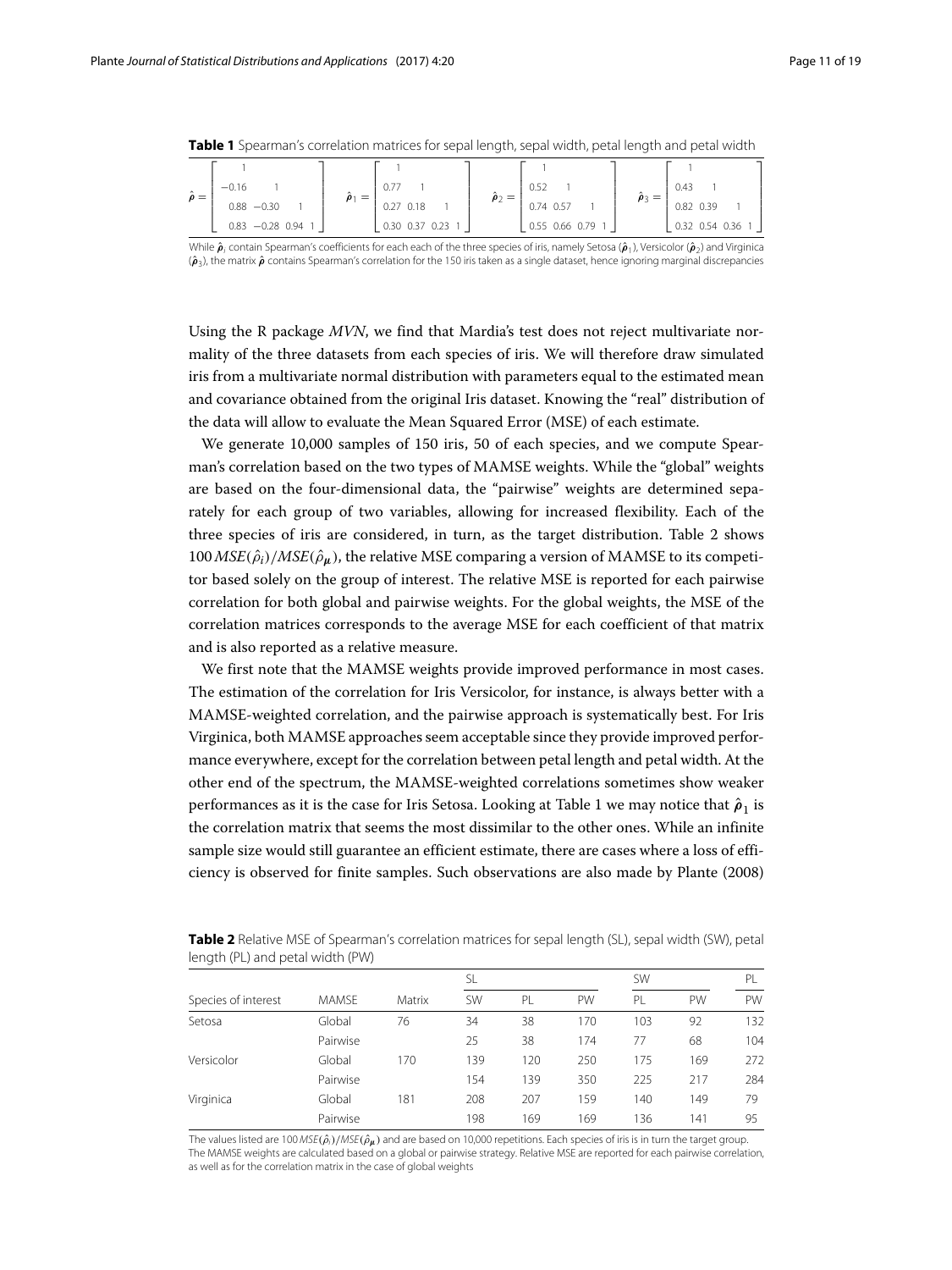who describes in the univariate case how the MAMSE weights initially boost the performance for small samples, and provides equivalent performance for very large samples. In between, there is often a certain range for which the MAMSE approach does not offer an improved performance. Note also that although estimation for Iris Setosa was not improved by the contribution of the other two kinds of iris, using Iris Setosa to estimate the parameters of the other two types of iris did yield better performances. In the MAMSE objective function, any bias must be compensated by an equally reduced variance, but transformation of the copulas into other statistics may change the geometry of bias and variance. The MAMSE weights do not provide a uniformly more efficient approach, but overall, it seems to offer an appreciable gain.

In this example, we ran a simulation inspired from a real dataset. That approach could be considered by somebody who wonders how much improvement they could expect from the MAMSE approach: They could run a simulation on a model that mimics their own data.

#### **5.3 Resampling technique for testing the homogeneity of copulas**

To test homogeneity of the copulas, we need a nonparametric test for the equality of copulas in *m* groups. As mentioned in Section [3.1,](#page-3-2) Rémillard and Scaillet [\(2009\)](#page-18-18) have developped a solution for  $m = 2$  and the results from Bouzebda et al. [\(2011\)](#page-18-19) for more groups have not been implemented numerically nor tested on finite samples. While further developments of such tests will certainly offer better options in the near future, we choose here to use a resampling method that we present next.

The test is based on a Cramér-Von-Misses type statistic, namely

$$
T = (1/m) \sum_{i=1}^{m} \int_{[0,1]^p} \left\{ \hat{C}_{ik}(\mathbf{u}) - \hat{C}_{-ik}(\mathbf{u}) \right\}^2 d\mathbf{u}
$$

where  $C_{-ik}(\mathbf{u}) = \sum_{j \neq i} \{n_j/(N-n_i)\} C_{jk}(\mathbf{u})$  is a mixture based on all groups except for *i*. In our implementation for this paper, Monte Carlo integration (with 2000 random points) is used to evaluate the integrals in the Cramér-Von-Misses statistic. The resampling test follows these steps:

- 1. Calculate the ranks  $\mathbf{R}_{ij}^k$  on the raw data (the ranks are taken within each groups) and rescale them by dividing by  $n_i$ . This step gets rid of the (nuisance) marginal distributions.
- 2. Pool the rescaled ranks  $\left(\mathbf{R}_{ij}^k/n_i\right)$  into a single set. Under the null hypothesis of homogeneity of dependence, those groups of rescaled ranks all follow (approximately) the same copula common to the groups.
- 3. Generate bootstrap samples of size  $n_{1k}, \ldots, n_{mk}$  by drawing witout replacement from the pooled list of ranks.
- 4. Calculate the ranks in each bootstrap sample, then compute the Cramér-Von-Misses type statistic presented above.
- 5. Calculate the same Cramér-Von-Misses type statistic on the original data. If it is bigger than the 95% bootstrap quantile, then homogeneity is rejected. Alternatively, a p-value is obtained by taking the proportion of bootstrap samples yielding a statistic greater than or equal to the statistic computed on the original data.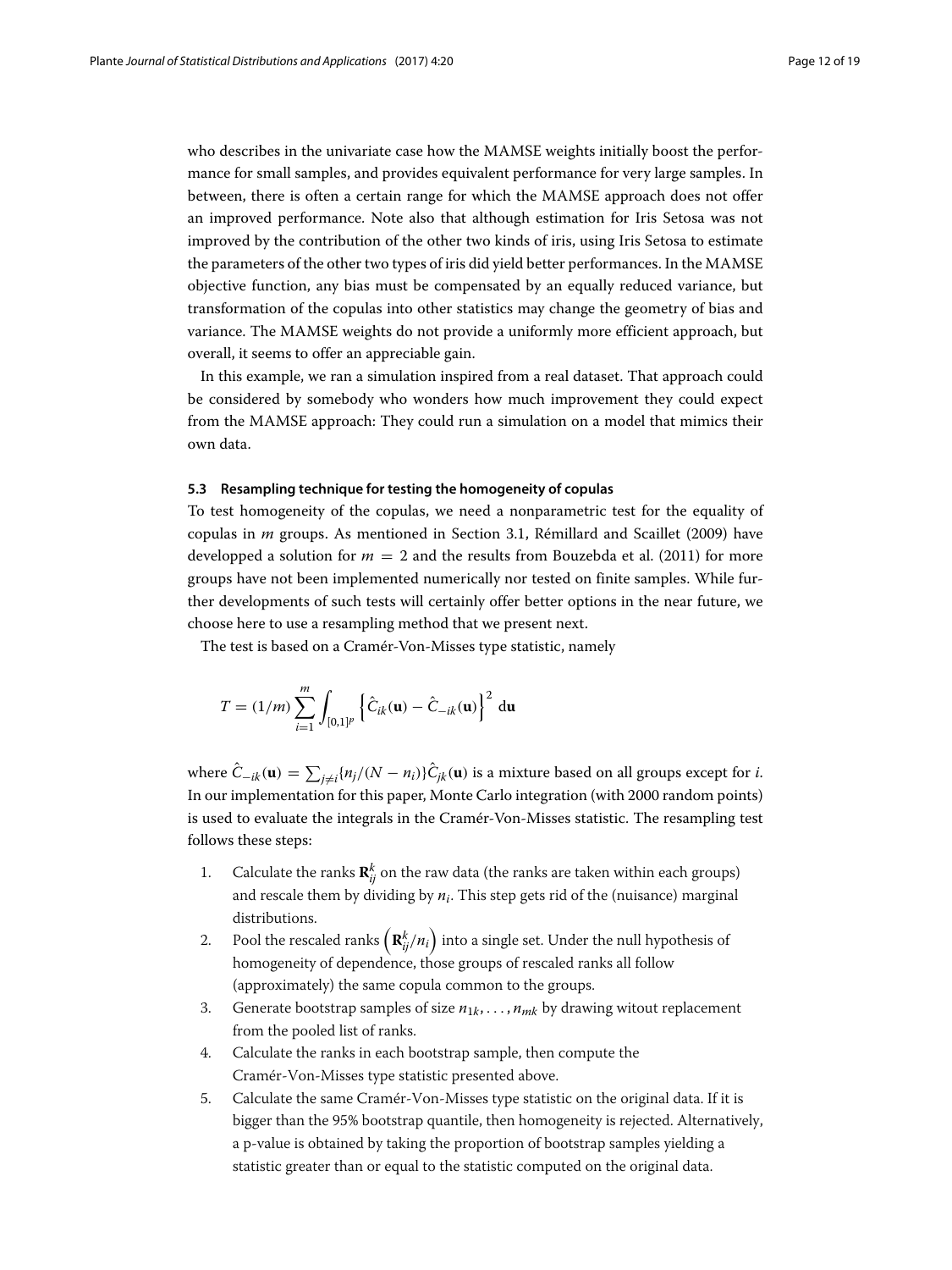To confirm that this test has reasonnable finite sample properties, we ran a small simulation for scenarios inspired from the Iris dataset. We simulated 3 groups of 50 data from the normal distributions described in the previous section. To represent homogeneity of the copulas, the parameters of Iris Setosa were used for the three groups in a first scenario. A second scenario used the parameters from the original dataset, thus different covariances in each group. In both cases, 1000 samples (of three times 50 iris) were generated and for each, 1000 bootstrap samples were used in the resampling method to determine a *p*-value for the test of homogeneity. Figure [4](#page-12-0) shows the histograms of those *p*-values.

Under the null hypothesis, the test appears to be conservative with a histogram that displays too many small values. As a matter of fact, a 5% level test would have rejected the null with probability 0.120. Resampling from ranks creates ties which could explain that bias. The right panel of Fig. [4](#page-12-0) shows that the test has reasonnable power in the context of the Iris dataset. The same 5% level test has a power of 0.757 under that heterogeneous scenario.

#### **5.4 Homogeneous copula**

This simulation is designed to measure the loss of efficiency that is suffered when using the proposed weighted methods. Throughout this section, the benchmark method is to pool all the data in a single set, an impossible endeavour with real data because of the confounding.

Theoretical results showed that the scalar-weighted rank statistics considered are unbiased and that their asymptotic variance is not affected by the splitting of the sample in *m* groups when optimal scalar weights are used, but is there a measurable loss on finite samples? The MAMSE-weighted statistics are consistent, but they could be biased on finite samples. How much do we lose for not assuming homogeneity of the dependence when that assumption is in fact true?

We generate data with homogeneous copulas from a Clayton distribution (Clayton [1978;](#page-18-25) Nelsen [1999\)](#page-18-9) whose parameter is set to yield a Spearman's correlation of  $\rho \in$ {0.1, 0.5, 0.9}. A total of 5*n* data points are available as samples of equal sizes from

<span id="page-12-0"></span>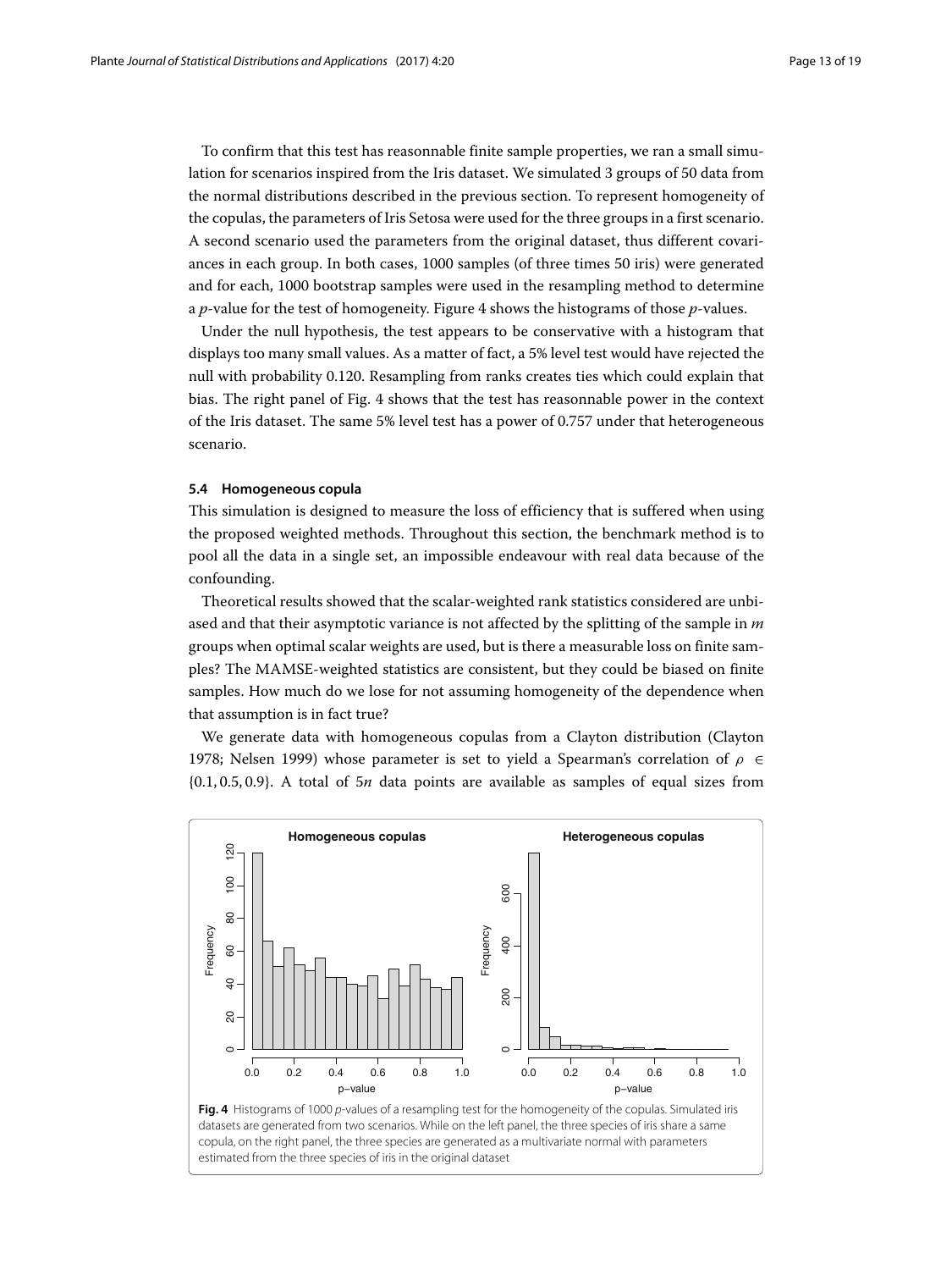5 groups. For each value of  $\rho$  and  $n \in \{10, 20, 50\}$ , 10,000 sets of samples are simulated and homogeneity of the copulas is assumed without being tested. Although it would not be possible to pool the data into a single set in a real case because of the nuisance marginal distributions, we use that situation as an unreachable benchmark. The estimates based on pooled data can be recognized by their lack of index (they are noted  $\hat{C}$ ,  $\hat{\rho}$  and  $\hat{\tau}$ ).

To evaluate the precision of the weighted empirical copula  $\hat{C}_{\lambda}$ , the upper section of Table [3](#page-13-0) shows the ratio 100  $\int |\hat{C}(\mathbf{u}) - C(\mathbf{u})| d\mathbf{u} / \int |\hat{C}_{\lambda}(\mathbf{u}) - C(\mathbf{u})| d\mathbf{u}$ , and similarly for  $\hat{C}_{\mu}$ . The theoretical results about  $\hat{C}_{\lambda}$  mention that it is unbiased and has the same asymptotic variance as  $\hat{C}$ . Surprisingly, this conservation of the efficiency is visible even for a samples as small as  $n = 10$ , and for all strengths of correlation. Estimating the MAMSE weights has a cost, so a smaller efficiency is expected for  $\hat{C}_{\mu}$ , but the loss is fairly small.

Weighted coefficients of correlation are also calculated on the samples described above. Their performance measured by ratios such as  $100 \text{ MSE}(\hat{\rho}) / \text{MSE}(\hat{\rho})$  appear in the lower part of Table [3.](#page-13-0) Note that without the proposed methodology, the alternative would be to use only Group 1 for inference, which would yield a ratio of 20. Compared to that achievable benchmark, the weighted methods always provide an improvement. While  $\hat{\rho}_{\lambda}$  is asymptotically efficient, its efficiency is not attained on small samples, but clearly increases as *n* increases. Remember that in a real life setting, the confounding makes it impossible to compute  $\hat{\rho}$  directly, so the loss of efficiency observed may be unavoidable. Although we did not compute its ARE explicitly,  $\hat{\tau}_{\lambda}$  shows a behaviour similar to  $\hat{\rho}_{\lambda}$ . This good behaviour is not surprising under homogeneous copulas since  $\hat{\tau}_{\lambda}$  is then unbiased with a variance equal to that of  $\hat{\tau}$ . The performance of the weighted coefficients of correlation seem to decrease as the correlation gains in strength. Splitting the dataset in multiple smaller samples reduced the variety of values that an empirical coefficient may achieve and this becomes more acute with larger correlations as most combinations of ranks become improbable. In general, using the MAMSE weights when the copulas are homogeneous decreases the performance, but we can observe that the loss is reasonable. The MAMSE weights are clearly offering a better performance while protecting against heterogeneity.

When considering Kendall's  $\tau$ , the weighted avaverage  $\hat{\tau}_{\lambda}$  performs best. In the homogeneous case, this coefficient could be considered. Even if  $\hat{\tau}_{\mu}$  shows better performances than  $\tilde{\tau}_{\mu}$ , we would still recommend the latter in the heterogeneous case given that  $\hat{\tau}_{\mu}$  may not be consistent.

|                                | $\sim$ (w)  $\sim$ w) $\sim$ (w) |     | $C(\bullet)$ and $C(\bullet)$ and the first mind not model $\mu$ $\mu$ model $\mu$ |              |     |     |              |     |     |  |  |
|--------------------------------|----------------------------------|-----|------------------------------------------------------------------------------------|--------------|-----|-----|--------------|-----|-----|--|--|
|                                | $\rho = 0.1$                     |     |                                                                                    | $\rho = 0.5$ |     |     | $\rho = 0.9$ |     |     |  |  |
|                                | $n = 10$                         | 20  | 50                                                                                 | $n = 10$     | 20  | 50  | $n = 10$     | 20  | 50  |  |  |
| $\overline{\hat{C}_{\lambda}}$ | 100                              | 100 | 100                                                                                | 100          | 100 | 100 | 100          | 100 | 100 |  |  |
| $\hat{\mathbf{C}}_{\mu}$       | 93                               | 93  | 93                                                                                 | 94           | 95  | 95  | 99           | 99  | 99  |  |  |
| $\hat{\rho}_{\pmb{\lambda}}$   | 93                               | 94  | 98                                                                                 | 78           | 87  | 95  | 35           | 48  | 69  |  |  |
| $\hat{\rho}_{\mu}$             | 60                               | 64  | 67                                                                                 | 53           | 63  | 72  | 33           | 46  | 68  |  |  |
| $\hat{\tau}_{\lambda}$         | 79                               | 86  | 95                                                                                 | 76           | 86  | 95  | 66           | 77  | 91  |  |  |
| $\hat{\tau}_{\mu}$             | 52                               | 59  | 65                                                                                 | 54           | 64  | 72  | 61           | 73  | 88  |  |  |
| $\widetilde{\tau}_{\pmb{\mu}}$ | 45                               | 56  | 63                                                                                 | 46           | 59  | 70  | 39           | 50  | 72  |  |  |
|                                |                                  |     |                                                                                    |              |     |     |              |     |     |  |  |

<span id="page-13-0"></span>**Table 3** Performance of different weighted measures of dependence reported as 100  $\int |\hat{C}(\mathbf{u}) C$ (**u**)|d**u**/  $\int |\hat{C}_λ$ (**u**) −  $C$ (**u**)|d**u** or by a ratio of the kind 100 MSE( $\hat{ρ}$ )/MSE( $\hat{ρ}$  $λ$ )

In a practical situation, the confounding would make it impossible to calculate  $\tilde{C}$ ,  $\hat{\rho}$  and  $\hat{\tau}$  on the whole dataset, but they are used here as unattainable ideal benchmarks. Five samples of size n are simulated from a Clayton distribution with Spearman's correlation  $\rho$ . Each scenario is repeated 10,000 times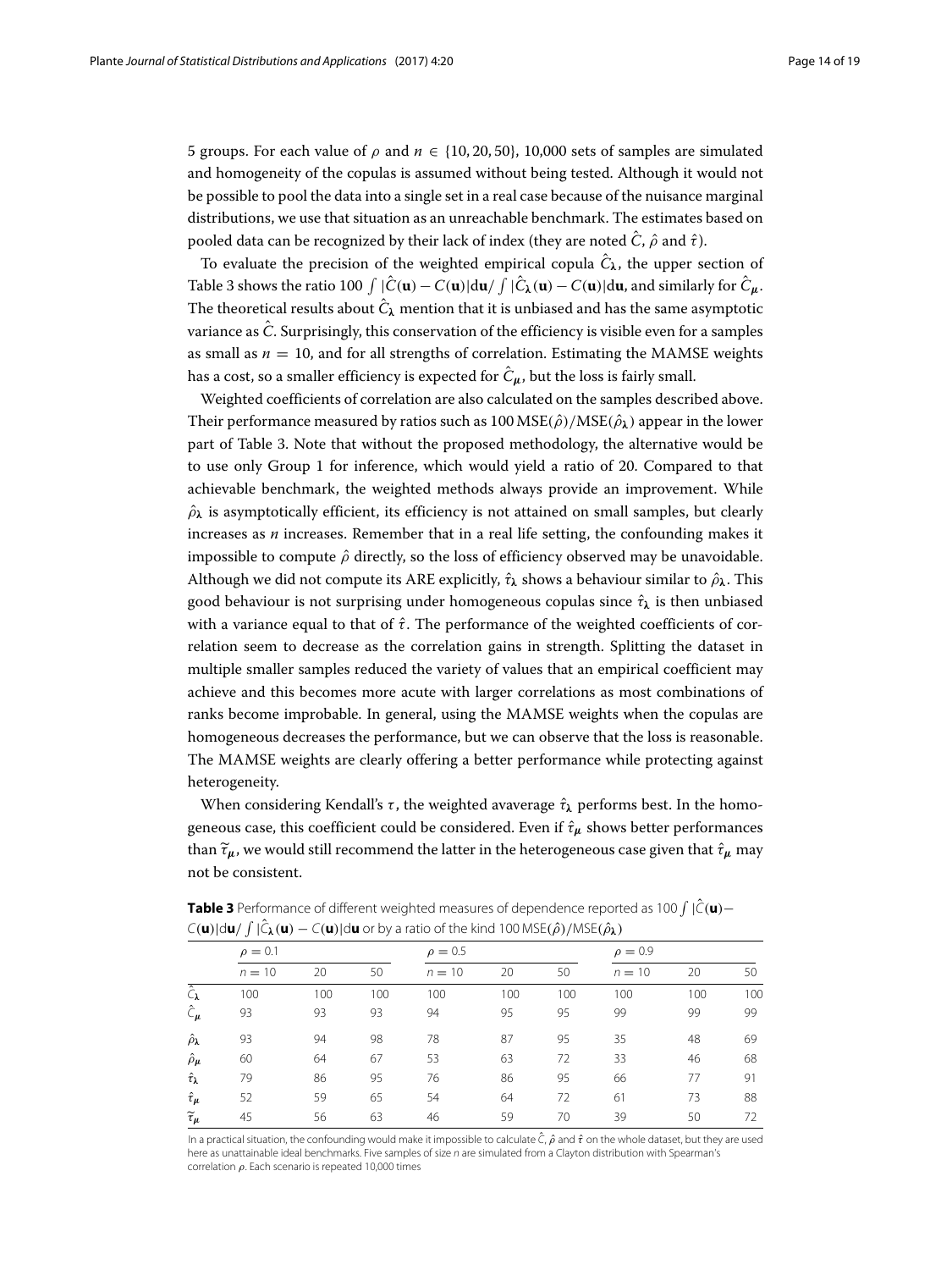#### **5.5 Tests of independence**

Remark [2](#page-6-0) mentions that there is no asymptotic loss of power in testing independence using a scalar-weighted version of Spearman's  $\rho$ . To obtain a more complete picture, we study the power of tests of independence based on different coefficients of correlation, including weighted coefficients with scalar and MAMSE weights. Five groups of equal size  $n = 20$  are simulated from a Clayton copula under three scenarios where the parameter of the Clayton is matched to Spearman's  $\rho$  and expressed as such (even for simulations about  $\tau$ ). The true correlation in Group *i* is therefore noted  $\rho_i$ . Power graphs are plotted as a smoothed line based on 51 different values of  $\rho_1$ , and for each of these values of the graph, 1000 repetitions of a test of independence are generated. The first scenario has homogeneous copulas ( $\rho_1 = \rho_2 = \rho_3 = \rho_4 = \rho_5$ ) hence the scalar weights should be performing optimally. In the other scenarios, groups 2 to 5 have a fixed correlation while only  $\rho_1$  varies according to the x-axis. In Scenario 2  $\rho_2 = \rho_3 = \rho_4 = \rho_5 = 0.1$ , but in Scenario 3,  $\rho_2 = -0.4$ ,  $\rho_3 = -0.2$ ,  $\rho_4 = 0.2$ ,  $\rho_5 = 0.4$ .

To test independence with a sample of size  $n$ , Spearman's  $\rho$  is compared to a centered Normal with variance  $1/(n - 1)$  and Kendall's  $\tau$  to a centered Normal with variance (4*n* + 10)/{9*n*(*n* − 1)} (see e.g. Capéraà and Van Cutsem [1988\)](#page-18-26). For weighted coefficients based on five groups with equal scalar weights, the same formulas are used with the total sample size. Tests based on the MAMSE-weighted coefficients are trickier as the weights depend not only on Group 1, but also on data from the other groups. In particular, it depends on data that are not covered by the tested hypothesis  $H_0: \rho_1 = 0$ . To determine if one should reject the null or not, we therefore proceed with resampling techniques where a new sample is generated for Group 1 from the independence copula while sampling with replacement is applied to each of the other groups. To keep the computations manageable, each test is based on 400 bootstrap samples that are use to determine the standard error of the MAMSE-weighted coefficients of correlation. A Wald-type statistic is then used to test independence.

Figure [5](#page-15-0) shows the power of a test of independence based on different coefficients of correlation. The dashed lines show the power of the test based only on one group of size *n*. Even though confounding would make such an operation impossible in practice, the coefficients are also calculated on the whole dataset and the power of the corresponding tests are drawn as dotted lines for reference. The mixed (dashes and dots) lines show the power of a test based on a coefficient with scalar weights. The plain lines give the power of tests based on the MAMSE-weighted sum of coefficients. The display for Kendall's τ includes an additional curve with longer dashes for  $\tilde{\tau}_{\mu}$ .

Under the homogeneous copulas scenario, the tests based on scalar weights offer almost the same power as those using the whole dataset directly, thus illustrating Remark [2](#page-6-0) on finite samples. With heterogeneous copulas,  $\hat{\rho}_{\lambda}$  and  $\hat{\tau}_{\lambda}$  are biased and inapplicable, but the MAMSE-based strategies offer good performances. In fact, the MAMSE-weighted coefficients seem to offer the best compromise. Under homogeneity of the copulas, they provide a test that is slightly less efficient than  $\hat{\rho}_\lambda$  or  $\hat{\tau}_\lambda$ , but more efficient than the alternatives  $\hat{\rho}_1$  or  $\hat{\tau}_1$ . If the copulas are heterogeneous across groups, then the MAMSE-weighted coefficients offer a power on par with the next best alternative: the coefficient based only on the group of interest. By adapting to the data, the MAMSE weights offer a robust alternative that gets close to the best available option without needing to know the nature of the discrepancies between groups or lack thereof.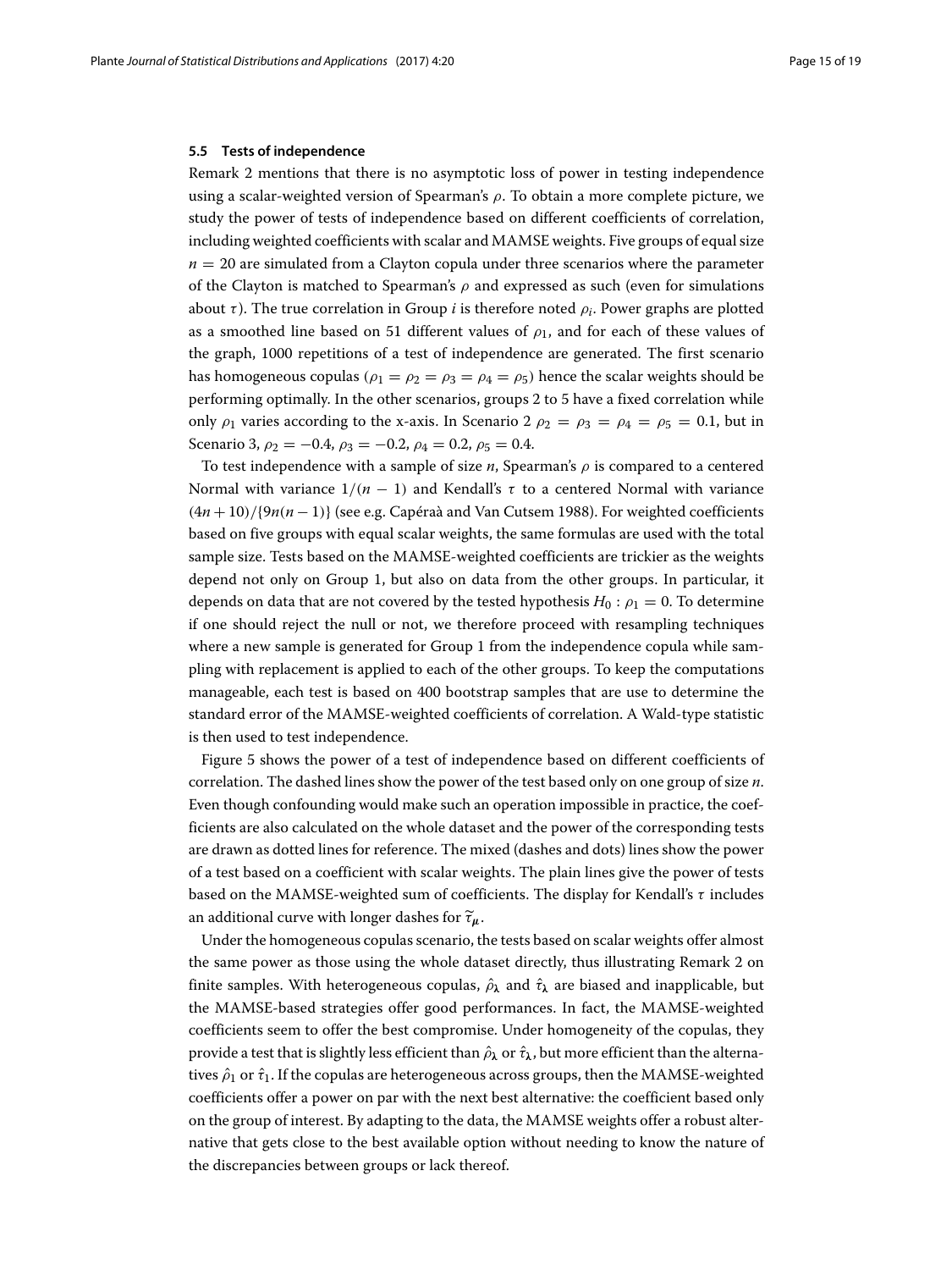

#### <span id="page-15-0"></span>**6 Conclusion**

Rank statistics are used to infer the dependence structure (copula or correlation) of a distribution without estimating its marginal distributions. The presence of a discrete confounding variable may yield spurious correlations if the marginal distributions vary across the groups implied by the confounder. If the dependence structure is homogeneous across those groups, a weighted sum of the empirical copulas (or coefficients of correlation) computed from each groups provides an unbiased and asymptotically efficient solution. For heterogeneous dependence structures, we propose an adapted version of the MAMSE weights that preserves consistency while letting the groups borrow strength from each others based on the similarities of their empirical copulas. Simulations and a case study have shown that the proposed weighting schemes for rank statistics allow to account for the confounding and that although they are not uniformly more performant, the MAMSE weights provide sizable improvement in the MSE for many cases.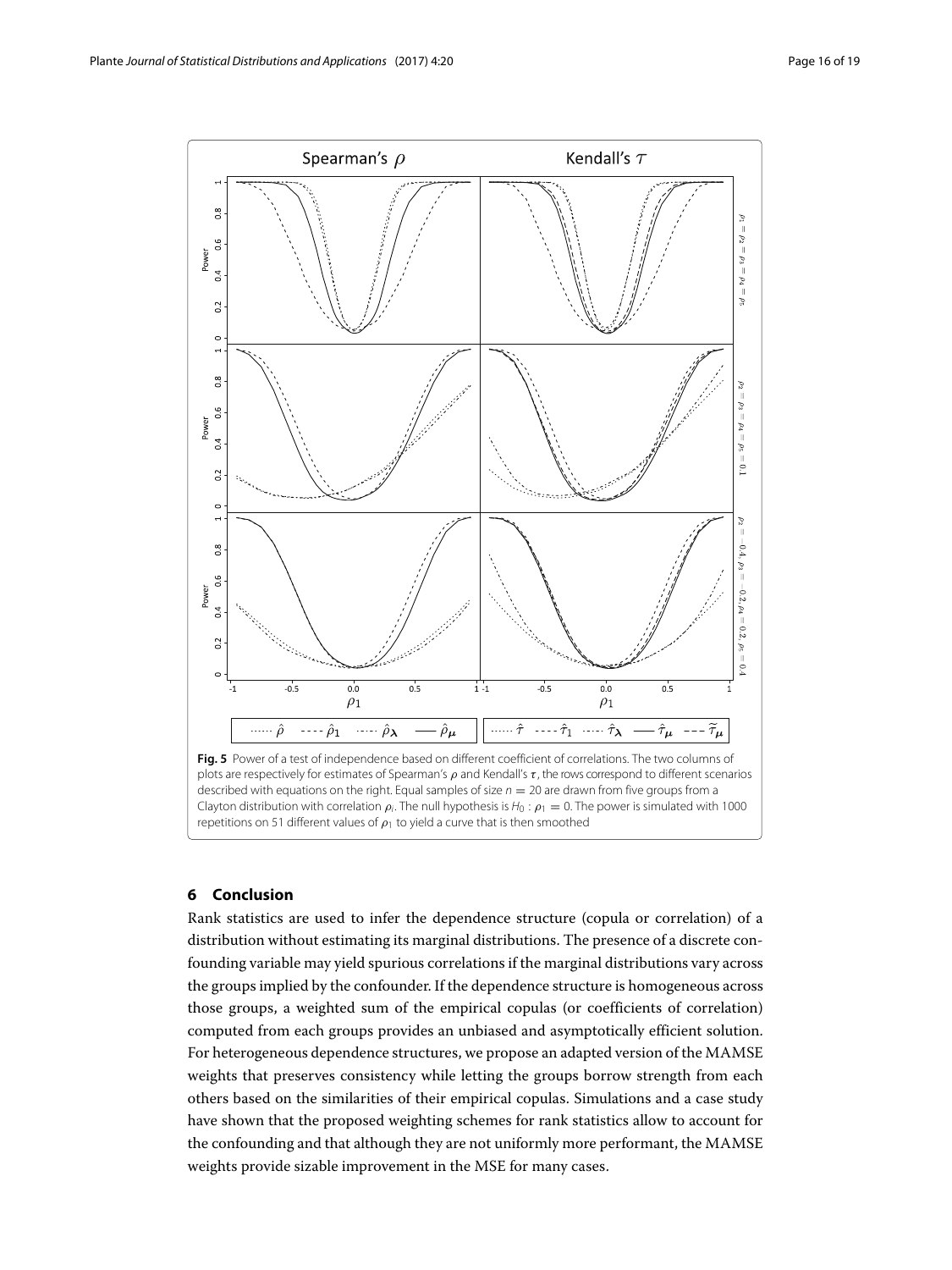#### **Appendix**

<span id="page-16-0"></span>Mathematical proofs of theorems are presented below in order of appearance along with a lemma whose result is used multiple times. Proofs of trivial results are not provided.

<span id="page-16-1"></span>**Lemma 1** *Let*  $\mathbf{u}, \mathbf{v} \in [0, 1]^p$  *be such that*  $v_\ell \leq u_\ell$  *for*  $\ell = 1, \ldots, p$ *. Then* 

$$
0 \leq \hat{C}_{ik}(\mathbf{u}) - \hat{C}_{ik}(\mathbf{v}) \leq \sum_{\ell=1}^p \frac{\lceil n_{ik}(u_\ell - v_\ell) \rceil}{n_{ik}}
$$

where  $\lceil x \rceil$  denotes the smallest integer greater or equal to x.

*Proof of Lemma 1* The lower bound is a consequence of the monotone properties of distribution functions and the relative position of  $\bf{u}$  and  $\bf{v}$ . For a fixed *i*, let  $A^k_\ell$  be the set of points for which  $R_{ij\ell}^k \in (\nu_\ell, u_\ell]$ . The upper bound can be derived from the probability represented by  $\hat{C}_{ik}(\mathbf{u}) - \hat{C}_{ik}(\mathbf{v})$ , namely  $P\left(\cup_{\ell=1}^m A_\ell^k\right) \le \sum_{\ell=1}^m P\left(A_\ell^k\right)$  following a wellknown inequality. The margins being uniform on the points of the form  $\{a/n_{ik} : a =$  $\{1,\ldots,n_{ik}\},$  we also get  $P\left(A^k_\ell\right)\leq \lceil n_{ik}(u_\ell-v_\ell)\rceil/n_{ik}.$  $\Box$ 

*Proof of Theorem 3* Consider the decomposition

$$
\sup_{\mathbf{u}\in[0,1]^p}\left|\hat{C}_{\mu_k}(\mathbf{u})-C_1(\mathbf{u})\right|\leq \sup_{\mathbf{u}\in[0,1]^p}\left|\hat{C}_{\mu_k}(\mathbf{u})-\hat{C}_{1k}(\mathbf{u})\right|+\sup_{\mathbf{u}\in[0,1]^p}\left|\hat{C}_{1k}(\mathbf{u})-C_1(\mathbf{u})\right|.
$$

The second term of the decomposition goes to 0 almost surely by the results of Deheuvels [\(1979\)](#page-18-14), so we only need to prove that the first term does likewise. Let  $\epsilon > 0$ . For any given  $k \in \mathsf{IN}$ , let  $\mathbf{u}_k = [u_{k1}, \dots, u_{kp}]^\mathsf{T}$  be the point in  $[0, 1]^p$  where  $|\hat{\mathcal{C}}_{\boldsymbol{\mu}_k}(\mathbf{u}) - \hat{\mathcal{C}}_{1k}(\mathbf{u})|$ is maximized. Consider the events

$$
A_k = \left\{\hat{C}_{1k}(\mathbf{u}_k) - \hat{C}_{\mu_k}(\mathbf{u}_k) > \epsilon\right\}, B_k = \left\{\hat{C}_{\mu_k}(\mathbf{u}_k) - \hat{C}_{1k}(\mathbf{u}_k) > \epsilon\right\}, C_k = \left\{\mathbf{u}_k \in \left[\frac{\epsilon}{2}, 1\right]^p\right\}.
$$

We present a proof by contradiction. If  $\sup_{\mathbf{u}\in[0,1]^p}|\hat{C}_{\mu_k}(\mathbf{u}) - \hat{C}_{1k}(\mathbf{u})|$  does not converge to 0, then  $\{A_k \cup B_k\}$  *i.o.* which will happen if and only if  $\{(A_k \cup B_k \cap C_k^C) \cup (A_k \cup B_k \cap C_k)\}\$  *i.o.*. We will show that neither of the two events in this decomposition can occur infinitely often.

*Case* 1:  $A_k$  ∪  $B_k$  ∩  $C_k^C$ .

We have

$$
\left|\hat{C}_{1k}(\mathbf{u}_k) - \hat{C}_{\mu_k}(\mathbf{u}_k)\right| \le \hat{C}_{1k}(\mathbf{u}_k) + \sum_{i=1}^m \mu_{ik}\hat{C}_{ik}(\mathbf{u}_k) \le 2 \min_{\ell \in \{1,\dots,p\}} u_{k\ell} \le \epsilon
$$

because  $C_{ik}(\mathbf{u}_k) > \min_{\ell \in \{1,\dots,p\}} u_{k\ell}$  is incompatible with uniform univariate margins and the MAMSE weights sum to 1. Consequently,  $A_k \cup B_k \cap C_k^C = \emptyset$  for all *k*.

 $Case 2: A_k ∪ B_k ∩ C_k$ .

Consider any vector  $\mathbf{w} = [w_1, \dots, w_p]^\mathsf{T} \in [0, \epsilon/(3p)]^p$ . Then  $\mathbf{u}_k - \mathbf{w} \in [0, 1]^p$  since **u**<sub>*k*</sub> ∈[ $\epsilon$ /2, 1]<sup>*p*</sup>. Next, we show that

$$
\left|\hat{C}_{\mu_k}(\mathbf{u}_k - \mathbf{w}) - \hat{C}_{1k}(\mathbf{u}_k - \mathbf{w})\right| \geq \frac{\epsilon}{2} - \sum_{\ell=1}^p w_\ell \geq 0
$$

by treating two subcases. Note that the last inequality holds since  $w_{\ell} \le \epsilon/(3p)$ .

*Subcase*  $A: A_k \cap C_k$ .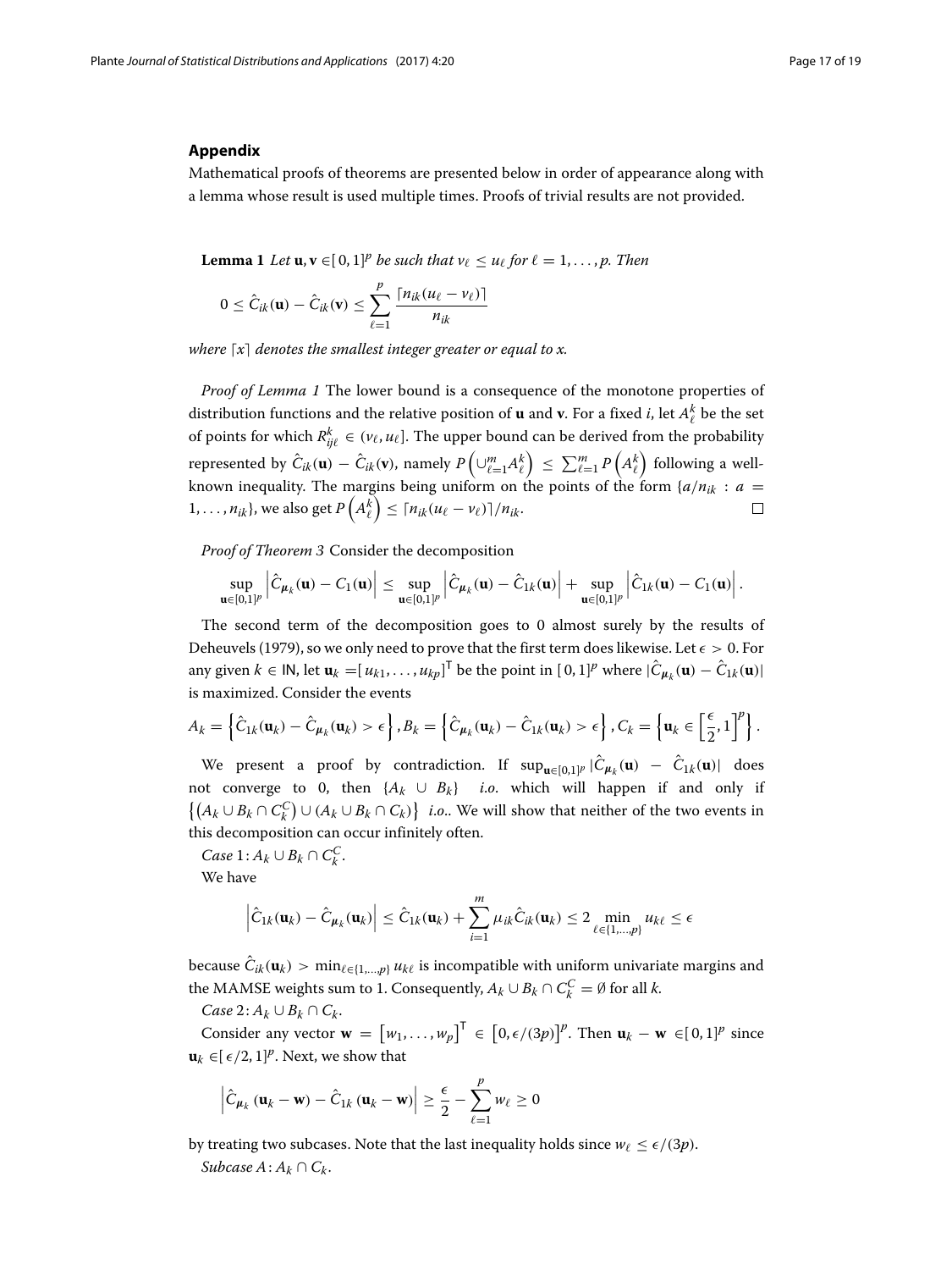The monotonicity of  $C_{\mu_k}$  and Lemma [1](#page-16-1) allow to write

$$
\hat{C}_{1k}(\mathbf{u}_k - \mathbf{w}) - \hat{C}_{\mu_k}(\mathbf{u}_k - \mathbf{w}) \ge \hat{C}_{1k}(\mathbf{u}_k) - \hat{C}_{\mu_k}(\mathbf{u}_k) - \sum_{\ell=1}^p \frac{\lceil n_{1k}w_\ell \rceil}{n_{1k}} \ge \frac{\epsilon}{2} - \sum_{\ell=1}^p w_\ell \ge 0.
$$

as long as *k* is large enough to ensure that  $p/n_{1k} < \epsilon/2$ , and then

$$
\sum_{\ell=1}^p \frac{\lceil n_{1k}w_\ell \rceil}{n_{1k}} \leq \sum_{\ell=1}^p w_\ell + \frac{p}{n_{1k}} \leq \frac{\epsilon}{2} + \sum_{\ell=1}^p w_\ell.
$$

*Subcase*  $B$ :  $B_k$  ∩  $C_k$ .

By Lemma [1,](#page-16-1) we have

$$
\hat{C}_{\mu_k}(\mathbf{u}_k) - \hat{C}_{\mu_k}(\mathbf{u}_k - \mathbf{w}) = \sum_{i=1}^m \mu_{ik} \left\{ \hat{C}_{ik}(\mathbf{u}_k) - \hat{C}_{ik}(\mathbf{u}_k - \mathbf{w}) \right\}
$$

$$
\leq \sum_{i=1}^m \sum_{\ell=1}^p \frac{[n_{ik}w_{\ell}]}{n_{ik}} \leq \sum_{\ell=1}^p w_{\ell} + \sum_{i=1}^m \frac{p}{n_{ik}}
$$

For large enough values of  $k$ ,  $\sum_{i=1}^{m} p/n_{ik} < \epsilon/2$ . From the previous inequality and the monotonicity of  $\hat{C}_{1k}(\mathbf{u})$ , we obtain

$$
\hat{C}_{\mu_k}(\mathbf{u}_k - \mathbf{w}) - \hat{C}_{1k}(\mathbf{u}_k - \mathbf{w}) \ge \hat{C}_{\mu_k}(\mathbf{u}_k) - \hat{C}_{1k}(\mathbf{u}_k) - \sum_{\ell=1}^p w_\ell - \sum_{i=1}^m \frac{p}{n_{ik}} \ge \frac{\epsilon}{2} - \sum_{\ell=1}^p w_\ell \ge 0.
$$

Combining subcases A and B yields

$$
P_k(\boldsymbol{\mu}_k) \ge \int_{[0,1]^p} \left\{ \hat{C}_{\boldsymbol{\mu}_k}(\mathbf{u}) - \hat{C}_{1k}(\mathbf{u}) \right\}^2 d\mathbf{u} \ge \int_{\left[\mathbf{u}_k - \epsilon/(3p), \mathbf{u}_k\right]^p} \left\{ \hat{C}_{\boldsymbol{\mu}_k}(\mathbf{u}) - \hat{C}_{1k}(\mathbf{u}) \right\}^2 d\mathbf{u}
$$
  
 
$$
\ge \int_0^{\frac{\epsilon}{3p}} \cdots \int_0^{\frac{\epsilon}{3p}} \left( \frac{\epsilon}{2} - \sum_{\ell=1}^p w_\ell \right)^2 d\mathbf{w}_1 \cdots d\mathbf{w}_p = K_p.
$$

The number  $K_p$  is a fixed positive constant for any fixed  $p$ . As a consequence, there exists a  $k_0$  such that for all  $k \geq k_0$ ,  $P_k(\mu_k) > K_p/2 > 0$ , a contradiction with Eq. [3.](#page-5-3) We must thus conclude that  $A_k \cup B_k \cap C_k$  occurs at most a finite number of times.

Hence,  $A_k \cup B_k$  occurs at most a finite number of times and  $\sup_{[0,1]^p} \left| \hat{C}_{\mu_k}(\mathbf{u}) - \hat{C}_{1k}(\mathbf{u}) \right|$  $\rightarrow$  0 almost surely as  $k \rightarrow \infty$ .

$$
\Box
$$

.

*Proof of Theorem 5* It is sufficient to show that  $|\int C_{\mu_k}(\mathbf{u})dC_{\mu_k}(\mathbf{u}) - \int C(\mathbf{u})dC(\mathbf{u})| \to$ 0 almost surely as  $k \to \infty$ . This expression is bounded by  $\int \mathcal{C}_{\mu_k}(\mathbf{u}) d\mathcal{C}_{\mu_k}(\mathbf{u})$  –  $\int C(\mathbf{u})d\hat{C}_{\mu_k}(\mathbf{u})| + |\int C(\mathbf{u})d\hat{C}_{\mu_k}(\mathbf{u}) - \int C(\mathbf{u})dC(\mathbf{u})|$ .

The first term is bounded by  $\sup_{\mathbf{u} \in [0,1]^p} |\hat{C}_{\mu_k}(\mathbf{u}) - C(\mathbf{u})|$  which converges to 0 almost surely by Theorem [3.](#page-5-2) For the second term, the uniform convergence in Theorem [1](#page-3-3) implies that a sequence of random vectors with distributions  $\hat{C}_{\mu_k}(\mathbf{u})$  will converge weakly to a random vector with distribution *C*(**u**). As a consequence, expectations of continuous bounded functions of these variables converge almost surely.  $\Box$ 

#### **Acknowledgements**

For partial support of this work through graduate scholarships and research grants, thanks are due to the Natural Sciences and Engineering Research Council of Canada and to the Fonds québécois de la recherche sur la nature et les technologies.

#### **Competing Interests**

The author declares that he has no competing interests.